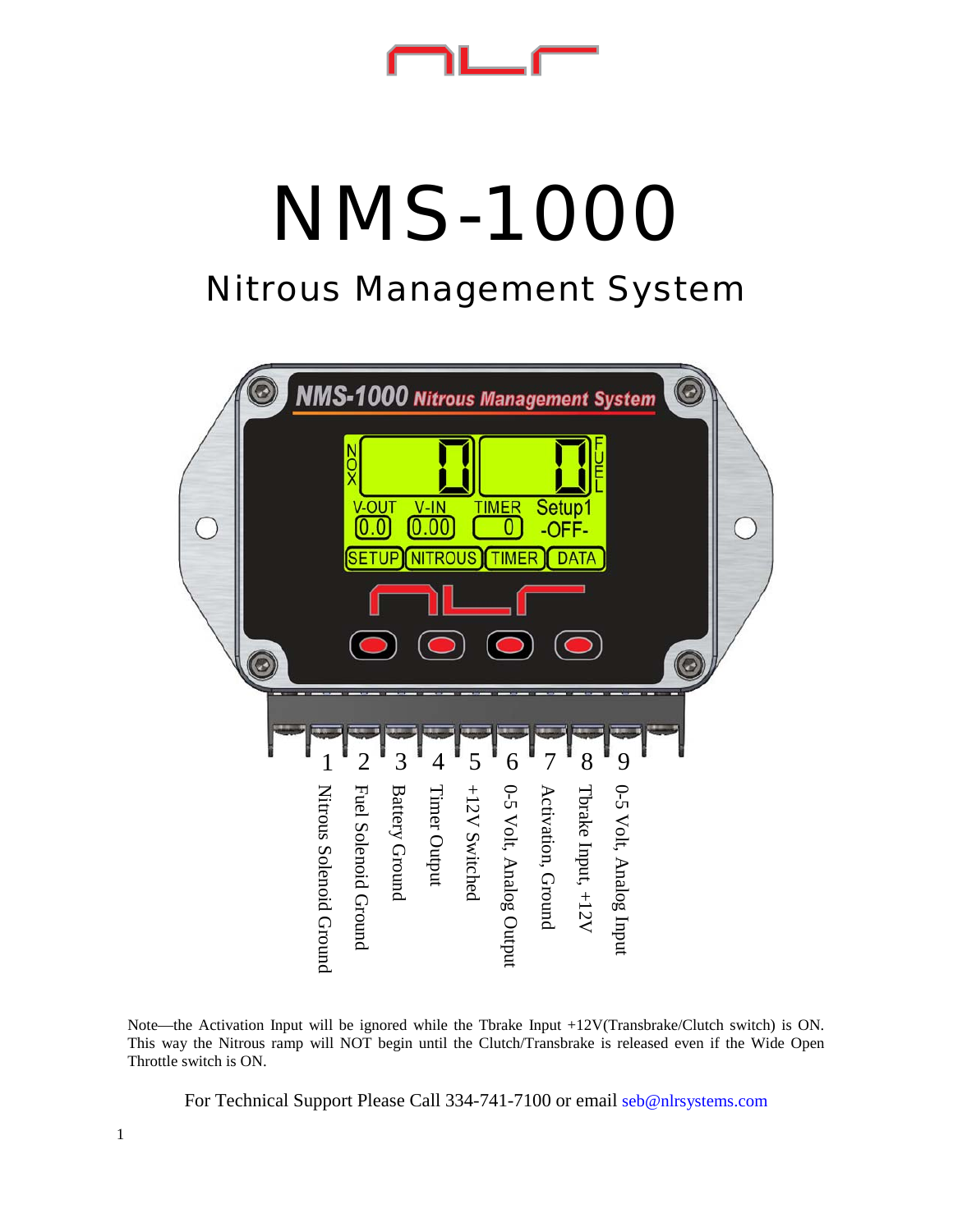### Main Screen Layout



Important Information - Must use Static Suppression Ignition Wires with this Controller. The NMS-1000 Nitrous Controller contains High Frequency Digital Electronics and will NOT function correctly without Suppression Wires!

Caution - Do NOT submerge Controller in liquid or directly wash unit with liquid of any type! (Do NOT spray when washing vehicle!)

 It is the responsibility of the purchaser to follow all guidelines and safety procedures supplied with this product and any other manufactures product used with this product. It is also the responsibility of the purchaser to determine compatibility of this device with the vehicle and other components.

 NLR, LLC assumes no responsibility for damages resulting from accident, improper installation, misuse, abuse, improper operation, lack of reasonable care, or all previously stated reasons due to incompatibility with other manufacturer's products.

 NLR, LLC assumes no responsibility or liability for damages incurred from the use of products manufactured or sold by NLR, LLC on vehicles used for competition racing. NLR, LLC neither recommends nor approves the use of products manufactured or sold by NLR, LLC on vehicles which may be driven on public highways or roads, and assumes no responsibility for damages incurred from such use.

 It is the purchaser's responsibility to check the state and local laws pertaining to the use of Nitrous Oxide for racing applications. NLR, LLC does not recommend nor condone the use of its products for illegal street racing.

For Technical Support Please Call 334-741-7100 or email seb@nlrsystems.com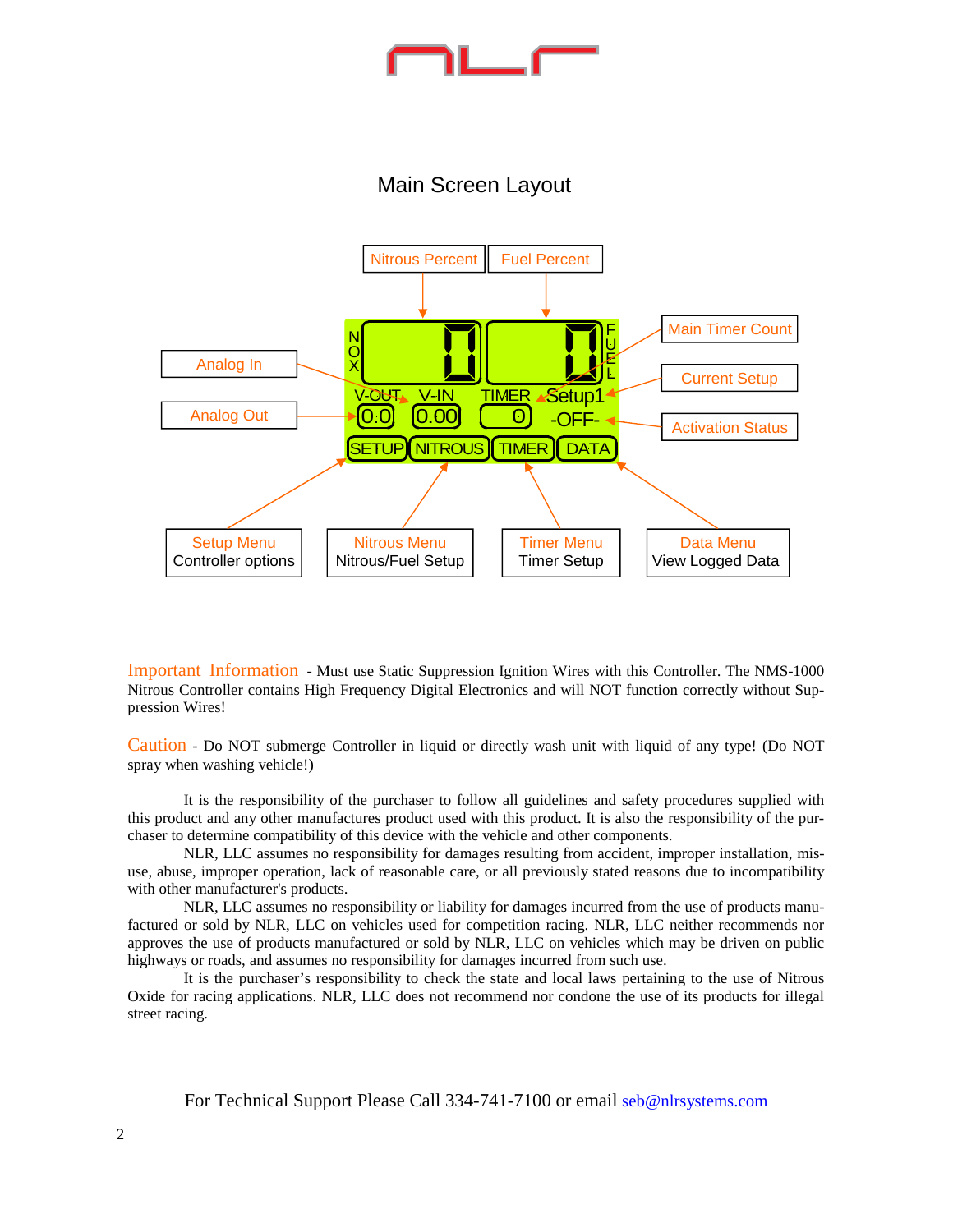# 

### **Table of Contents**

| <b>Setup Menu</b>                                       |         |
|---------------------------------------------------------|---------|
| <b>Current Setup</b>                                    | Page 4  |
| <b>Pulse Frequency</b>                                  | Page 4  |
| <b>Hold and Wait</b>                                    | Page 4  |
| <b>Main Timer</b>                                       | Page 5  |
| <b>Fuel Trim Option</b>                                 | Page 5  |
| <b>Help Option</b>                                      | Page 6  |
| <b>Factory Reset</b>                                    | Page 6  |
| <b>Terminal Strip Pin Out</b>                           | Page 6  |
| <b>Display Contrast</b>                                 | Page 6  |
| About NMS-1000                                          | Page 6  |
| <b>Nitrous Menu</b>                                     |         |
| <b>Nitrous Delay</b>                                    | Page 7  |
| <b>Nitrous Quick Setup</b>                              | Page 8  |
| Nitrous Graph Setup                                     | Page 9  |
| <b>Fuel Graph Setup</b>                                 | Page 10 |
| <b>Fuel Advance</b>                                     | Page 11 |
| <b>Wideband Disable Volt</b>                            | Page 11 |
| <b>Wideband Delay</b>                                   | Page 12 |
| <b>Wideband Enable Percent</b>                          | Page 12 |
| Analog Out Graph Setup                                  | Page 13 |
| <b>Resume Start Percent</b>                             | Page 14 |
| <b>Resume Percent Per Pulse</b>                         | Page 14 |
| <b>Timer Menu</b>                                       |         |
| <b>Timer Delay</b>                                      | Page 15 |
| Timer Hold & Wait Option                                | Page 15 |
| <b>Data Menu</b>                                        |         |
| View Analog In Data                                     | Page 16 |
| Reference Line 1 & 2                                    | Page 16 |
| <b>View Nitrous/Fuel Data</b>                           | Page 17 |
| Erase Logged Data                                       | Page 17 |
| <b>Installation Instructions</b>                        |         |
| Wiring Diagram, Ground Activation                       | Page 18 |
| Connecting to the Analog Output                         | Page 19 |
| Connecting a Wideband Controller to Analog In           | Page 19 |
| <b>Warranty Information</b>                             |         |
| Warranty                                                | Page 19 |
| <b>Appendix A, Pulse Frequency Detailed Explanation</b> | Page 20 |
| <b>Appendix B, Nitrous &amp; Fuel Operation</b>         | Page 21 |
| Appendix C, Wideband Disable Feature Explained          | Page 22 |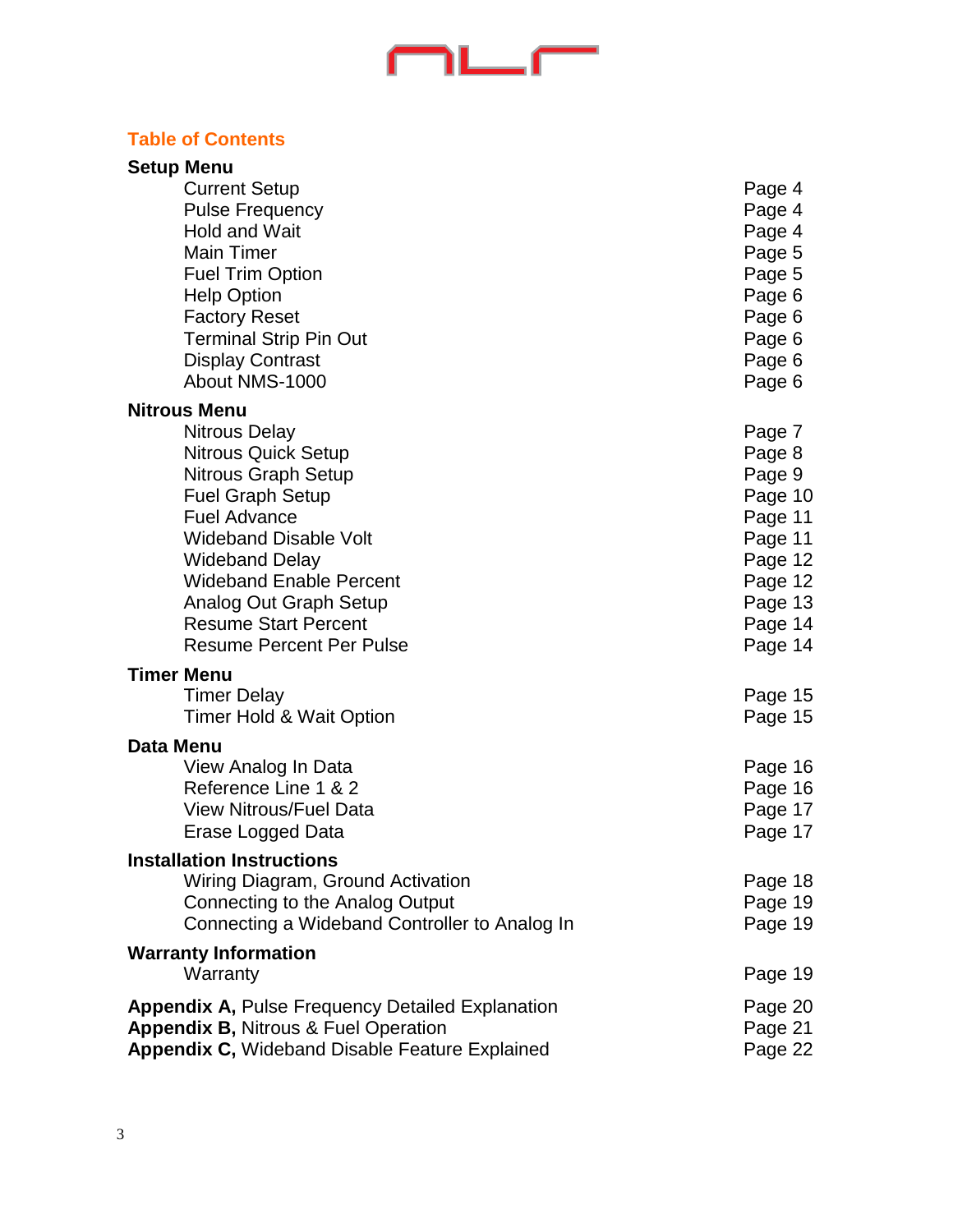# $1 - 7$

#### **Current Setup**

 There are 3 Data Setups available. All user settings will be saved when selecting a New Data Setup from the list. This way multiple User Setups can be stored and recalled at a later time. Example - you have a Setup that is working well, you decide that you would like to try a few different settings. You could then Select and Copy all current Setup Data to a New Setup and make changes without loosing the original setup.

 From the Main screen press the "SETUP" button, press the "ENTER" button to select the Current Setup menu. Using the "UP", "DOWN" arrow buttons select the desired Setup and press "ENTER". You will then be prompted to copy the Current Setup to the new Setup selected. If you choose "YES" the current setup will be copied to the new Setup selected.

 NOTE—When asked to make a selection from a "Message Box" the default selection will be chosen after 20 seconds.

#### **Pulse Frequency**

 Pulse Frequency - This setting determines the number of times per second that the solenoids pulse. A lower setting generally will provide a more linear power delivery. A lower setting allows lower starting percentages to be used also.

 The correct setup will be different depending on the type of solenoids and bottle pressure used. Testing is the only way to determine the best frequency for each application.

 NOTE—When changing the pulse frequency the current Nitrous Setup will be time altered. Be sure to check the Nitrous and Fuel Settings after a Frequency change!

 From the Main screen press the "SETUP" button, press the "DOWN" arrow button to highlight the Pulse Frequency menu selection and then press the "ENTER" button. Using the "UP","DOWN" buttons selected the desired Pulse Frequency setting. Press "ENTER" to select the new setting or press "BACK" to exit with no change.

See **Appendix A** "Pulse Frequency Detailed Explanation" for more information.

#### **Hold and Wait**

 Hold & Wait Option - This setting allows the Progressive system to Hold & Wait when the Activation signal is removed. Example - the throttle is lifted due to wheel spin or ? This allows the Progressive system to resume at the point where the throttle was lifted.

 NOTE—If this option is OFF the Progressive system and All Timers will reset each time the Activation is removed.

 From the Main screen press the "SETUP" button, press the "DOWN" arrow button repeatedly until the Hold & Wait menu selection is highlighted and then press the "ENTER" button. Press the "YES" or "NO" button to change the current selection. If the "NO" button is pressed no change will be made.

 NOTE—When asked to make a selection from a "Message Box" the default selection will be chosen after 20 seconds.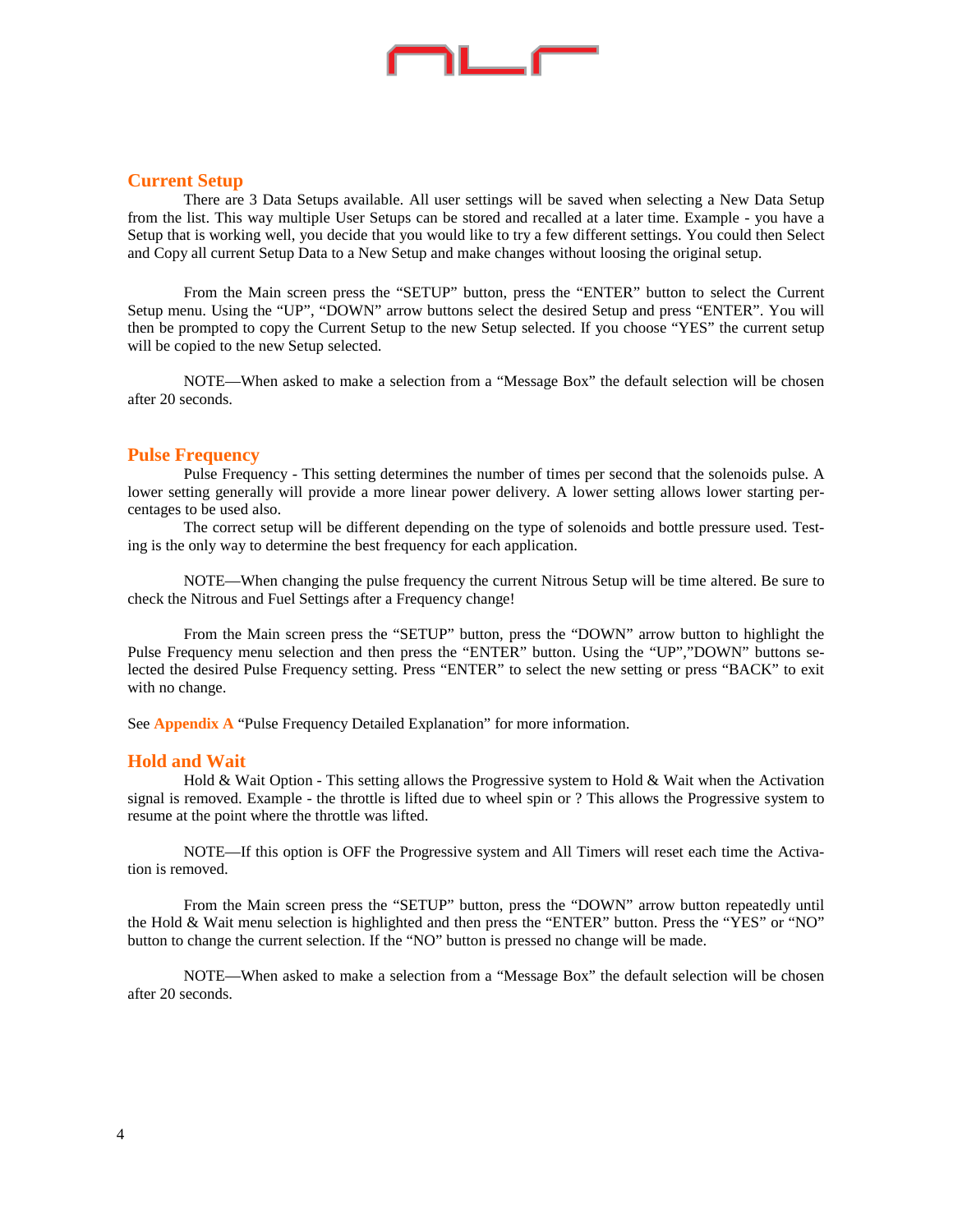#### **Main Timer**

 Main Timeout - This setting controls the Main Timeout period in seconds. This controls the total time elapsed before a System Timeout occurs. This limits the total amount of time the solenoids can be On if the Activation signal is never removed. This setting also allows the system to be used with Hold & Wait option and the Progressive Timers will reset after the Timeout Period has elapsed and the Activation signal is removed. This enables a Reset without powering the unit down.

 From the Main screen press the "SETUP" button, press the "DOWN" arrow button repeatedly until the Main Timer menu selection is highlighted and then press the "ENTER" button. Using the "LEFT","RIGHT" arrow buttons adjust the setting. Press the "SAVE" button to accept the new setting or press the "ESC" button to exit with no change.



#### **Fuel Trim Option**

 WARNING - This setting controls the Fuel Trim. This setting allows the Fuel Percentage to be set Less than the Nitrous. Use this setting with great caution!

 This setting controls the total Percentage the Fuel may be set less than the Nitrous. Example—a setting of 25 would allow the Fuel percent to be 25% less than the Nitrous.

Valid Range is 0% to 100% in 1% Increments.

 From the Main screen press the "SETUP" button, press the "DOWN" arrow button repeatedly until the Fuel Trim Option menu selection is highlighted and then press the "ENTER" button. Using the "LEFT","RIGHT" arrow buttons adjust the setting. Press the "SAVE" button to accept the new setting or press the "ESC" button to exit with no change.

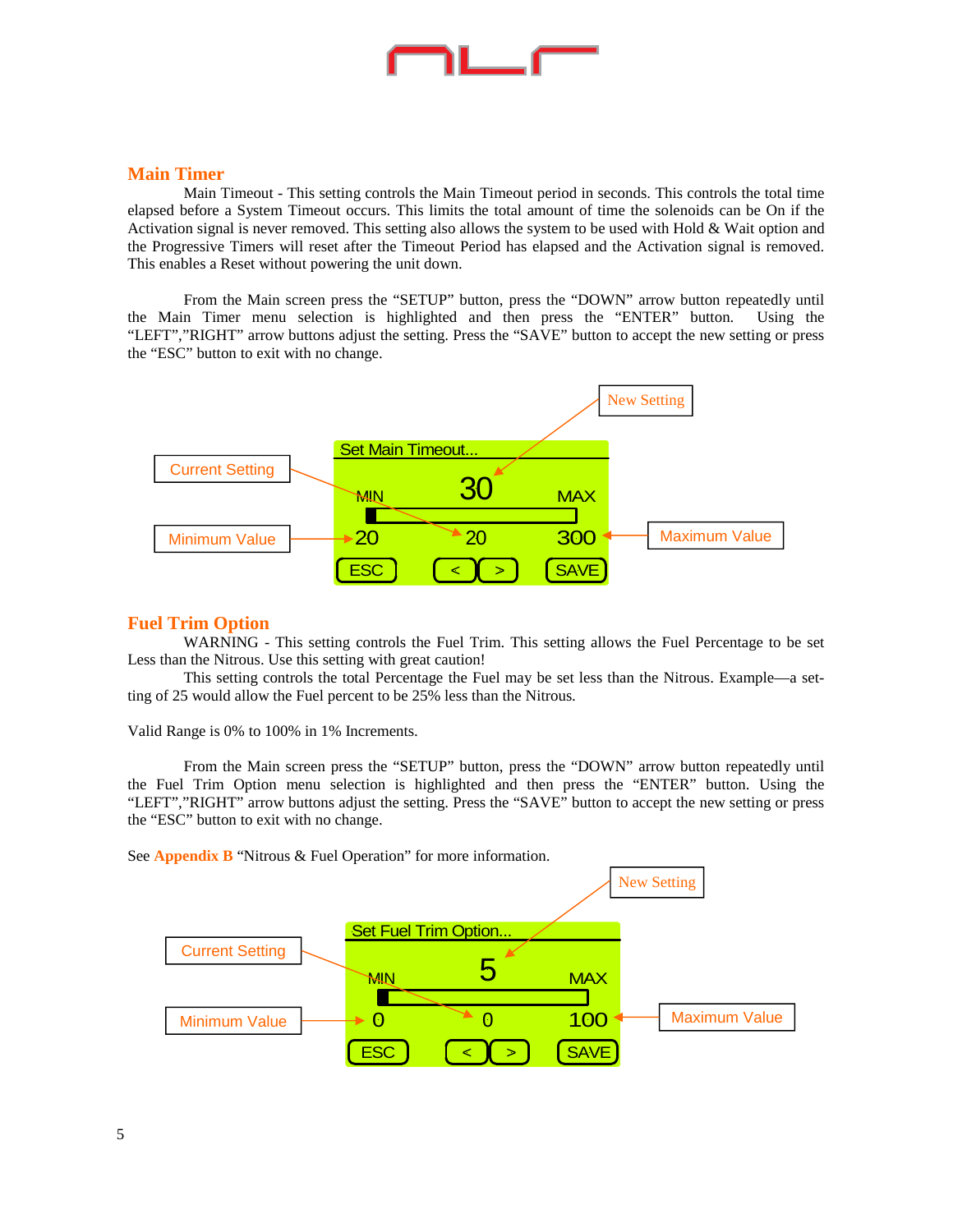

#### **Help Option**

 Use this setting to turn the Automatic Help feature ON/OFF. When this feature is ON you will be prompted to view Help text for each setting when you are making Menu selections.

 From the Main screen press the "SETUP" button, press the "DOWN" arrow button repeatedly until the Help menu selection is highlighted and then press the "ENTER" button. Press the "YES" or "NO" button to change the current selection. If the "NO" button is pressed no change will be made.

 NOTE—When asked to make a selection from a "Message Box" the default selection will be chosen after 20 seconds.

#### **Factory Reset**

Factory Reset - Selecting this option will return ALL Settings to the original Factory settings.

 From the Main screen press the "SETUP" button, press the "DOWN" arrow button repeatedly until the Factory Reset menu selection is highlighted and then press the "ENTER" button. Press the "YES","NO", or "CANCEL" button to change the current selection. If the "NO" or "CANCEL" button is pressed no change will be made.

 NOTE—When asked to make a selection from a "Message Box" the default selection will be chosen after 20 seconds.

#### **Terminal Strip Pinout**

Use this selection to display the Terminal Strip Pinout.

 From the Main screen press the "SETUP" button, press the "DOWN" arrow button repeatedly until the Terminal Strip Pinout menu selection is highlighted and then press the "ENTER" button. Press the "BACK" button to exit.

#### **Display Contrast**

Use this Setting to adjust the LCD Display contrast.

 From the Main screen press the "SETUP" button, press the "DOWN" arrow button repeatedly until the Display Contrast menu selection is highlighted and then press the "ENTER" button. Using the "LEFT","RIGHT" arrow buttons adjust the setting. Press the "SAVE" button to accept the new setting or press the "ESC" button to exit with no change.



#### **About NMS-1000**

This selection displays the current operating system version and the software build date.

 From the Main screen press the "SETUP" button, press the "DOWN" arrow button repeatedly until the About NMS-1000 menu selection is highlighted and then press the "ENTER" button. Press the "BACK" button to exit.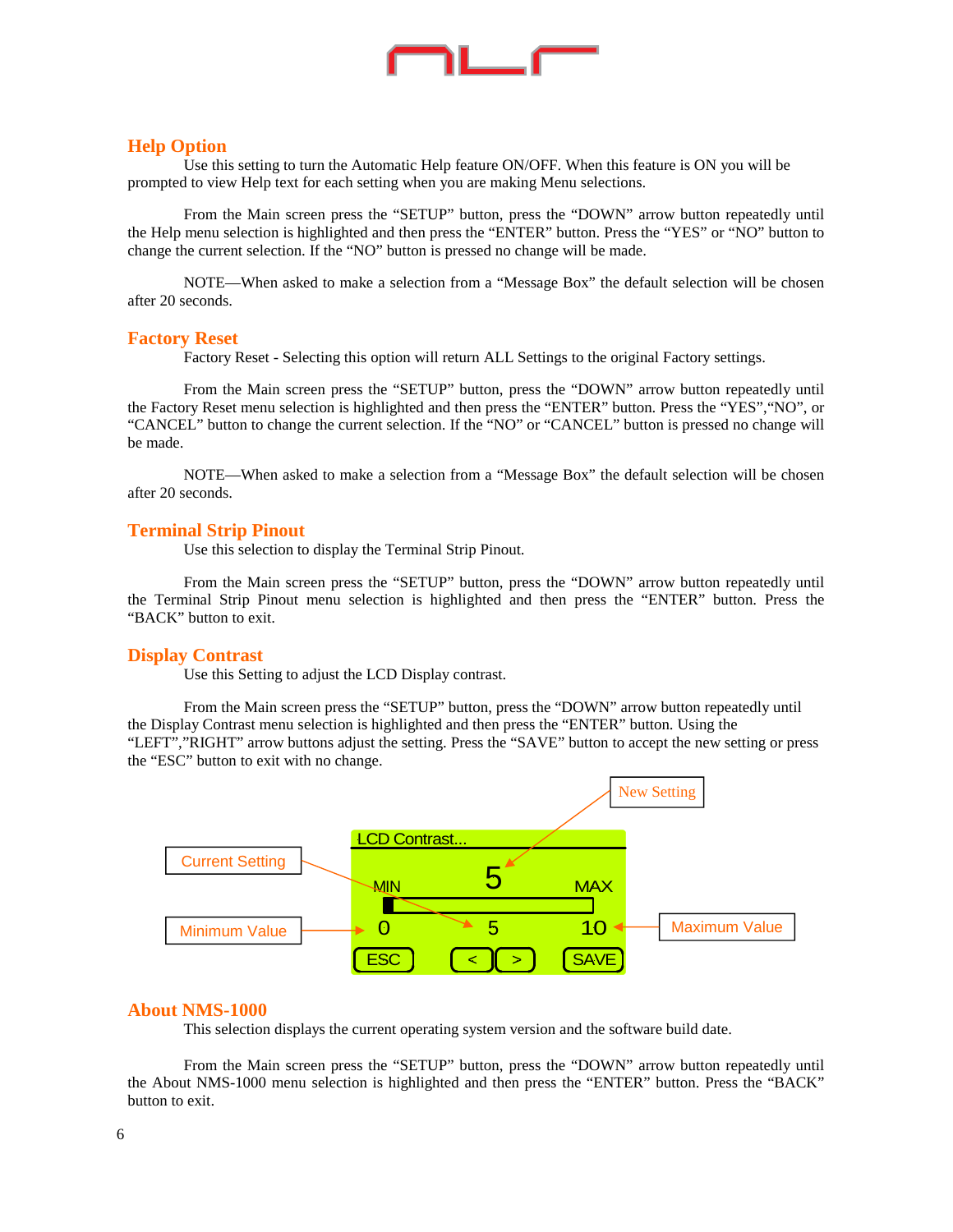# ℩∟▁┌─

#### **Nitrous Delay**

 Nitrous Delay - This setting determines he amount of Delay before the Nitrous is applied after Activation. A Fuel Advance is also available so the Fuel may be started before the Nitrous if desired.

Valid Range is 0.000 to 9.990 seconds.

 From the Main screen press the "NITROUS" button, and then press the "ENTER" button. Using the "LEFT","RIGHT" arrow buttons adjust the setting. Press the "SAVE" button to accept the new setting or press the "ESC" button to exit with no change.

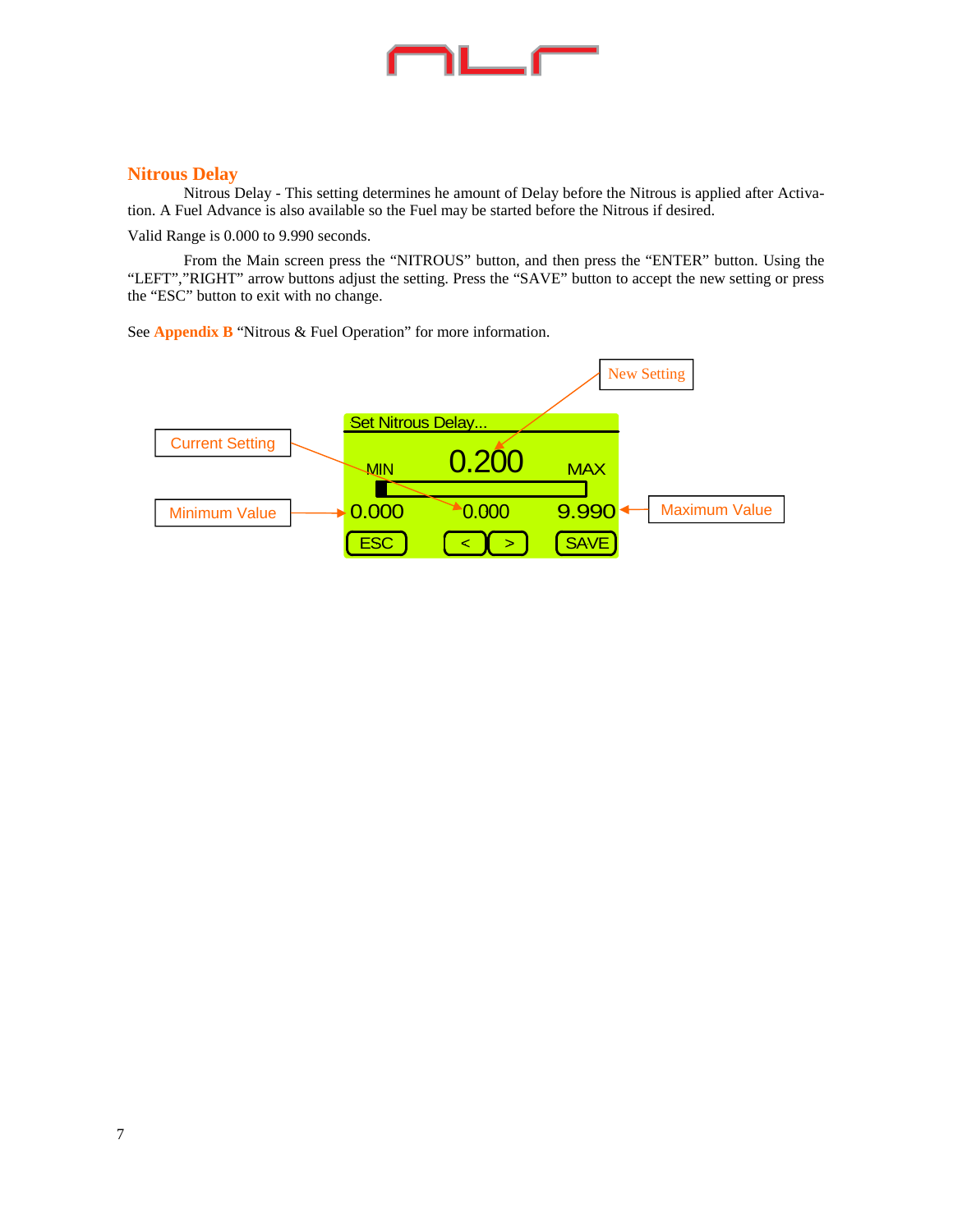

#### **Nitrous Quick Setup**

 Quick Setup - Use this selection to do Quick Progressive setups. This feature allows the Nitrous to be setup using a Start Percent, Final Percent, and a Build Time. For advanced Nitrous and Fuel ramps use the Nitrous Graph Setup and the Fuel Graph Setup menu selections.

 NOTE—This selection is provided so that Quick and Easy Nitrous Power Ramps can be created. This selection has limited user adjustment of the power ramp and fuel delivery. Please see the Nitrous Graph Setup and Fuel Graph Setup menu selections for Advanced control.

 Start Percent - This setting determines the Nitrous Starting percentage. The Start Percent can be less than or greater than the Final Percent setting. If the Start percent is greater than the Final percent the ramp will progress backwards. Valid Range is 10% to 100% in 1% Increments.

 Final Percent - This setting determines the Nitrous Final percentage. The Final Percent can be less than or greater than the Start Percent setting. If the Start percent is greater than the Final percent the ramp will progress backwards. Valid Range is 10% to 100% in 1% Increments.

 Build Time - This setting determines the time it takes for the Nitrous to ramp from the Start Percent to the Final Percent settings. A Short build time will make the Nitrous Power Ramp more aggressive and a longer Build Time will make it less aggressive. Valid Range is .200 to 9.900 seconds in .100 second Increments.

 From the Main screen press the "NITROUS" button, press the "DOWN" arrow button to highlight the Nitrous Quick Setup menu selection and then press the "ENTER" button. Use the "UP","DOWN" arrow buttons to select the desired setting to change and press the "ENTER" button.

 Using the "LEFT","RIGHT" arrow buttons to adjust the setting. Press the "SAVE" button to accept the new setting or press the "ESC" button to exit with no change.

 After all settings have been determined press the "BACK" button, press the "YES" button to accept the New Nitrous Pwer Ramp settings or "NO" to exit without saving the new settings.

 When a New Nitrous Power Ramp is Saved the Nitrous and Fuel Tables are updated with the Quick Setup Data.

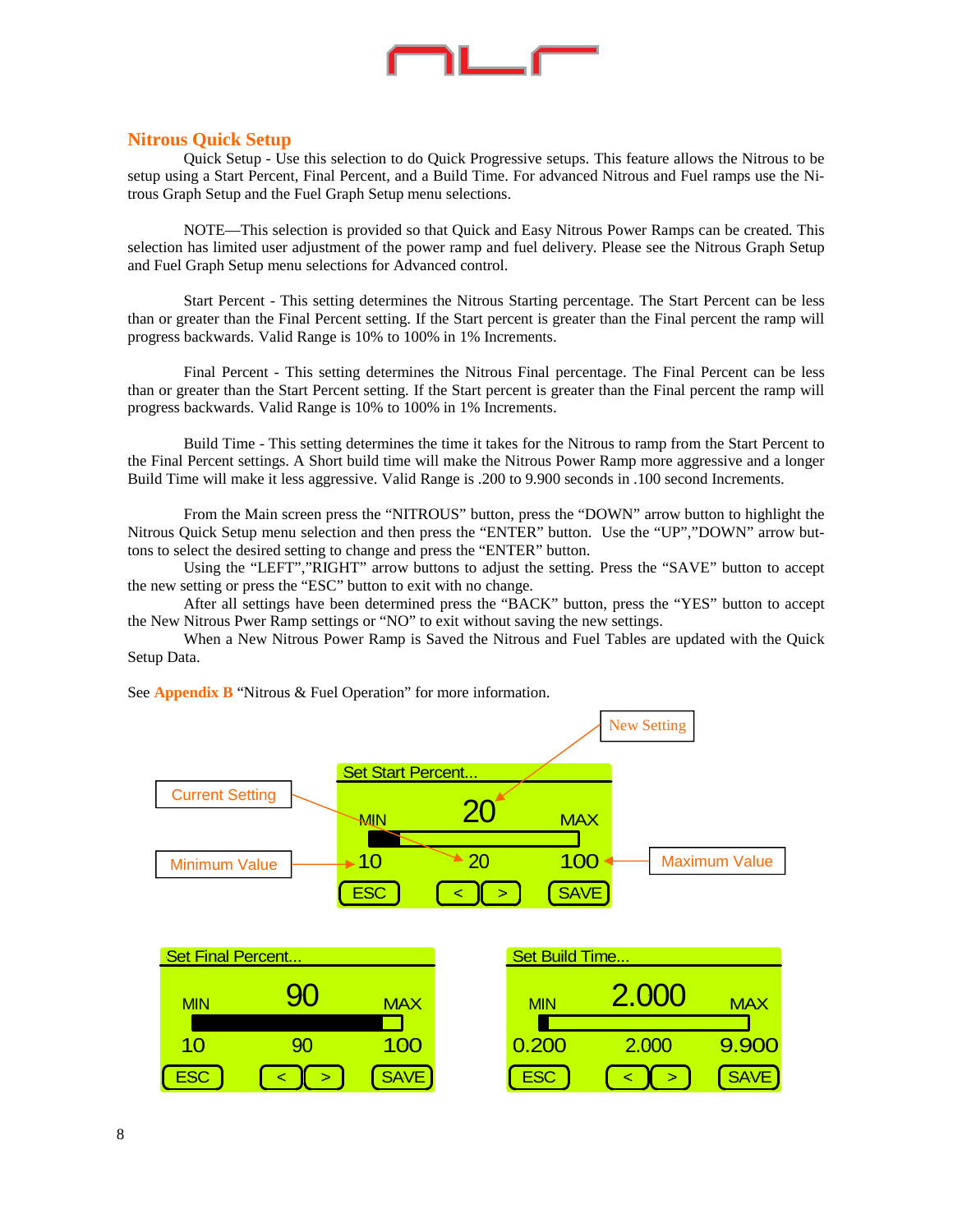

#### **Nitrous Graph Setup**

 Nitrous Setup - The Nitrous Percentage can be adjusted for each Pulse during the Progressive Ramp. This is done using a 2-D Graph Editor. Please see Basic Editing Instructions below. The Fuel Percentage/Ramp can be adjusted independently of the Nitrous (see Fuel Graph Setup).

 From the Main screen press the "NITROUS" button, press the "DOWN" arrow button repeatedly until the Nitrous Graph Setup menu selection is highlighted and then press the "ENTER" button.

 Use the "LEFT", "RIGHT" arrow buttons to move through the Nitrous Progressive Ramp. To Edit and/or change the Nitrous Progressive Ramp move the cursor to the position to Edit and press the "EDIT" buton. The editing cursor will appear at the position selected. Using the "UP", "DOWN" arrow buttons adjust the new percentage setting. Press the "ENTER" button to accept the new setting. Use the "LEFT", "RIGHT" arrow buttons to move to the next set point. Each cursor position represents One pulse of the Nitrous Solenoid. Press the "EDIT" button and adjust the Nitrous Percentage as outlined above. Press "ENTER" to accept the new setting.

**NOTE**—When the two set points are more than one pulse apart the Progressive Ramp will be automatically filled in between the set points.

 Press the "MENU" button to Exit and/or Save the new setting(s). From the Menu select Exit and press "ENTER". You will then be prompted to Save the new settings or Exit without saving. After the Nitrous data is saved you will be prompted to copy the Nitrous setup to the Fuel setup. Note—Some of the Fuel percentages may be adjusted even if the Nitrous Data is NOT copied to the Fuel setup. Please read the IMPORTANT note below for more information.

**NOTE**—There are several selections available when you pres the "MENU" button. Please see below for an explanation of each.

**Exit**—This selection exits the Graph Editor.

**Clear Edit Points**—This selection will clear any Edit Points that are set in the Graph Screen. This does NOT change any Percentage setting, only the Cursor is removed.

**View Old Data**—This selection will display the Progressive Ramp that is stored in memory.

**Restore Old Data**—This selection will restore the Progressive Ramp settings if any Editing has been done and NOT Saved.

**Zoom In**—This selection will Zoom the X-Axis in.

**Zoom Out**—This selection will Zoom the X-Axis out.

**IMPORTANT**—When Saving a new Nitrous setup the software will compare the new Nitrous Percentage settings to the current Fuel Percentage settings. If the Fuel Percentage for a given pulse is Less than the Nitrous Percentage - Fuel Trim (See Setup Menu) the Fuel Percentage will automatically be adjusted to Nitrous Percentage - Fuel Trim. To allow full control of the Fuel Percentage versus Nitrous Percentage set the Fuel Trim Option to 100%. Do this with caution as a Lean condition can and will result if improper settings are entered!

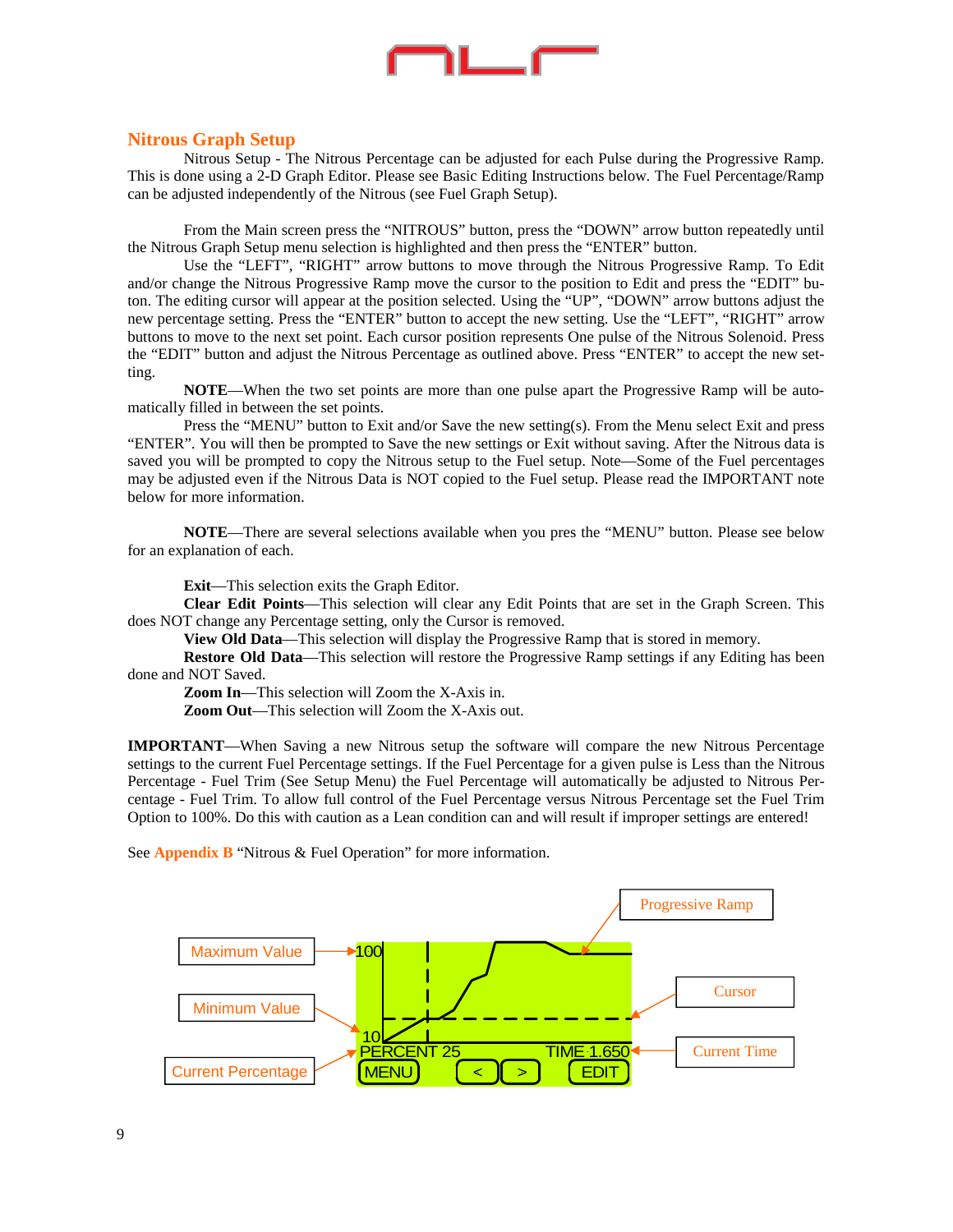

#### **Fuel Graph Setup**

 Fuel Setup - The Fuel Percentage can be adjusted for each Pulse during the Progressive Ramp. This is done using a 2-D Graph Editor. Please see Basic Editing Instructions below. The Fuel Percentage/Ramp can be adjusted independently of the Nitrous (see Nitrous Graph Setup).

 From the Main screen press the "NITROUS" button, press the "DOWN" arrow button repeatedly until the Fuel Graph Setup menu selection is highlighted and then press the "ENTER" button.

 Use the "LEFT", "RIGHT" arrow buttons to move through the Fuel Progressive Ramp. To Edit and/or change the Fuel Progressive Ramp move the cursor to the position to Edit and press the "EDIT" buton. The editing cursor will appear at the position selected. Using the "UP", "DOWN" arrow buttons adjust the new percentage setting. The Fuel Percentage can NOT be set less than Nitrous Percentage - Fuel Trim (See IMPOR-TANT note below). Press the "ENTER" button to accept the new setting. Use the "LEFT", "RIGHT" arrow buttons to move to the next set point. Each cursor position represents One pulse of the Fuel Solenoid. Press the "EDIT" button and adjust the Fuel Percentage as outlined above. Press "ENTER" to accept the new setting.

**NOTE**—When the two set points are more than one pulse apart the Progressive Ramp will be automatically filled in between the set points.

 Press the "MENU" button to Exit and/or Save the new setting(s). From the Menu select Exit and press "ENTER". You will then be prompted to Save the new settings or Exit without saving.

**NOTE**—There are several selections available when you pres the "MENU" button. Please see below for an explanation of each.

**Exit**—This selection exits the Graph Editor.

**Clear Edit Points**—This selection will clear any Edit Points that are set in the Graph Screen. This does NOT change any Percentage setting, only the Cursor is removed.

**View Old Data**—This selection will display the Progressive Ramp that is stored in memory.

**Restore Old Data—This selection will restore the Progressive Ramp settings if any Editing has been** done and NOT Saved.

**View Nitrous Data**—This selection will display the current Nitrous setup on the screen.

**Copy Nitrous Data**—This selection will copy the current Nitrous setup to the Fuel setup.

**Zoom In**—This selection will Zoom the X-Axis in.

**Zoom Out—This selection will Zoom the X-Axis out.** 

**IMPORTANT**—When Saving a new Fuel setup the software will compare the Nitrous Percentage settings to the current Fuel Percentage settings. If the Fuel Percentage for a given pulse is Less than the Nitrous Percentage - Fuel Trim (See Setup Menu) the Fuel Percentage will automatically be adjusted to Nitrous Percentage - Fuel Trim. To allow full control of the Fuel Percentage versus Nitrous Percentage set the Fuel Trim Option to 100%. Do this with caution as a Lean condition can and will result if improper settings are entered!

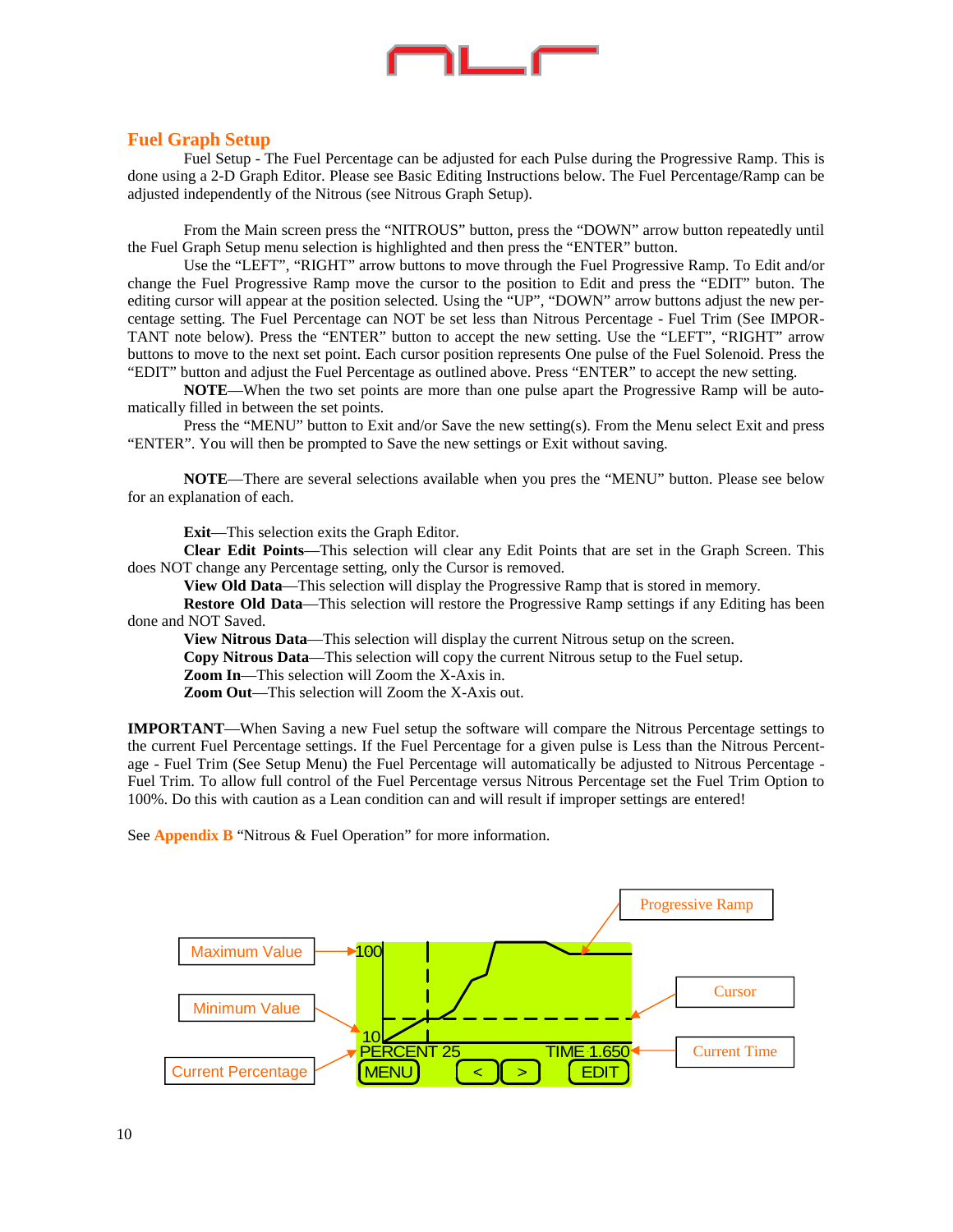

#### **Fuel Advance**

 Fuel Advance - This setting allows the Fuel to start before the Nitrous. With the Fuel operating at a lower pressure this allows the proper amount of fuel to be delivered with the Nitrous upon Initial Activation.

Valid Range is 0.000 to 9.999 second.

 From the Main screen press the "NITROUS" button, press the "DOWN" arrow button repeatedly until the Fuel Advance menu selection is highlighted and then press the "ENTER" button. Using the "LEFT","RIGHT" arrow buttons adjust the setting. Press the "SAVE" button to accept the new setting or press the "ESC" button to exit with no change.

See **Appendix B** "Nitrous & Fuel Operation" for more information.



#### **Wideband Disable Volt**

 Wideband Disable Voltage - This setting determines the Input Voltage Level that turns OFF the Nitrous. This allows the output from a Wide Band Oxygen Controller to turn OFF the Nitrous system if the engine goes Lean. A setting of 0.0 will Dis-Able this function. You will need to determine the correct voltage using the manual that came with your Wide Band system.

Valid Range is 0.0 to 5.0 volts.

 From the Main screen press the "NITROUS" button, press the "DOWN" arrow button repeatedly until the Wideband Disable Volt menu selection is highlighted and then press the "ENTER" button. Using the "LEFT","RIGHT" arrow buttons adjust the setting. Press the "SAVE" button to accept the new setting or press the "ESC" button to exit with no change.

IMPORTANT—This setting is used with the "Wideband Delay" and "Wideband Enable Percent" settings to determine if the Nitrous should be disabled because of a lean condition. ALL of three of these parameters work together to allow greater control of this feature.

See **Appendix C** "Wideband Disable Feature Explained" for more information.

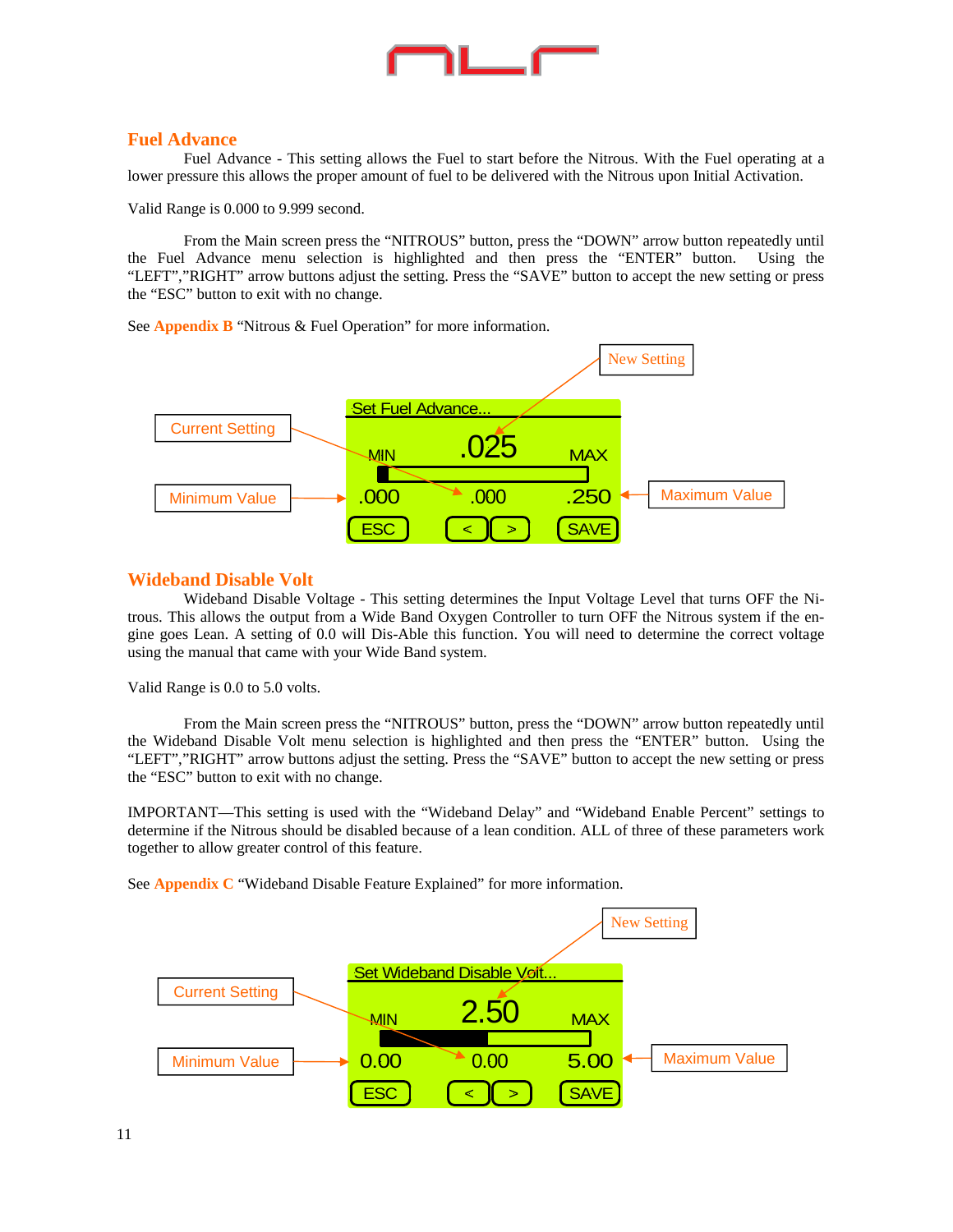

#### **Wideband Delay**

 Wideband Disable Delay - This setting controls the amount of time the Analog Input Voltage must be above the Nitrous Disable Voltage. This allows the system to filter out short Lean spikes.

Valid Range is 0.000 to 1.000 Second in .001 Increments.

Example - When the Nitrous is first activated the air-fuel is 14 to 1 and the Wideband Disable Voltage is set to turn off the nitrous if the system is 12.8 to 1 or above. This setting would allow the Nitrous and Fuel to begin flowing and get to an airfuel ratio that is below the disable setting.

 From the Main screen press the "NITROUS" button, press the "DOWN" arrow button repeatedly until the Wideband Delay menu selection is highlighted and then press the "ENTER" button. Using the "LEFT","RIGHT" arrow buttons adjust the setting. Press the "SAVE" button to accept the new setting or press the "ESC" button to exit with no change.

**IMPORTANT**—This setting is used with the "Wideband Disable Volt" and "Wideband Enable Percent" settings to determine if the Nitrous should be disabled because of a lean condition. ALL of three of these parameters work together to allow greater control of this feature.



See **Appendix C** "Wideband Disable Feature Explained" for more information.

#### **Wideband Enable Percent**

 Wideband Enable Percent - This setting determines at what Nitrous Percent (Duty Cycle) the Wideband Disable function is Active. When the progressive ramp first begins the system will not be at the 100% Nitrous air-fuel ratio. Use this setting to determine at what Nitrous Percent the Wideband Nitrous Disable function becomes active.

Example - When the Nitrous is first activated the air-fuel is 14 to 1 and the Wideband Disable Voltage is set to turn off the nitrous if the system is 12.8 to 1 or above. This setting would allow the Nitrous and Fuel to begin flowing and get to an airfuel ratio that is below the disable setting.

Valid Range is 10% to 100%

 From the Main screen press the "NITROUS" button, press the "DOWN" arrow button repeatedly until the Wideband Enable Percent menu selection is highlighted and then press the "ENTER" button. Using the "LEFT","RIGHT" arrow buttons adjust the setting. Press the "SAVE" button to accept the new setting or press the "ESC" button to exit with no change.

**IMPORTANT**—This setting is used with the "Wideband Disable Volt" and "Wideband Delay" settings to determine if the Nitrous should be disabled because of a lean condition. ALL of three of these parameters work together to allow greater control of this feature.

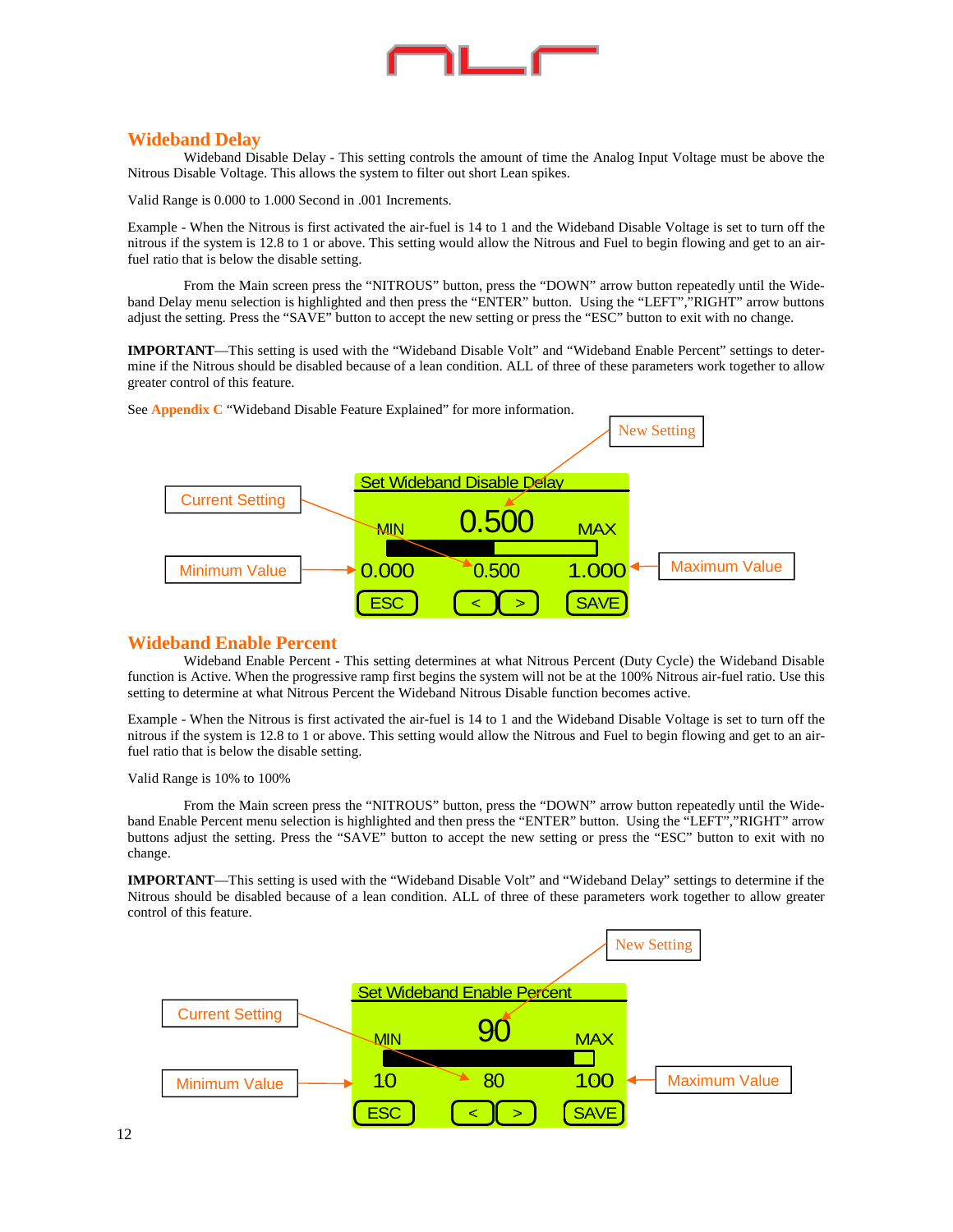

#### **Analog Out Graph Setup**

 Analog Out Setup - The Analog Out Voltage can be adjusted for each Pulse during the Progressive Ramp. This is done using a 2-D Graph Editor. Please see Basic Editing Instructions below. The Analog Out voltage can be used for Data Recording or as an analog Input to a Electronic Fuel Injection controller. When used with EFI the analog output voltage can be used to richen the fuel delivery during Nitrous Activation.

 This output will be at 0.0 volt when the NMS-1000 is NOT Activated. Valid range for this output is 0.0 to 5.0 volts in .1 volt increments.

 From the Main screen press the "NITROUS" button, press the "DOWN" arrow button repeatedly until the Analog Out Graph Setup menu selection is highlighted and then press the "ENTER" button.

 Use the "LEFT", "RIGHT" arrow buttons to move through the Analog Out setings. To Edit and/or change the Analog Out settings move the cursor to the position to Edit and press the "EDIT" buton. The editing cursor will appear at the position selected. Using the "UP", "DOWN" arrow buttons adjust the new setting. Press the "ENTER" button to accept the new setting. Use the "LEFT", "RIGHT" arrow buttons to move to the next set point. Each cursor position represents One pulse of the Nitrous/Fuel Solenoid. Press the "EDIT" button and adjust the Analog Out voltage as outlined above. Press "ENTER" to accept the new setting.

**NOTE**—When the two set points are more than one pulse apart the Analog Out voltage will be automatically filled in between the set points.

 Press the "MENU" button to Exit and/or Save the new setting(s). From the Menu select Exit and press "ENTER". You will then be prompted to Save the new settings or Exit without saving.

**NOTE**—There are several selections available when you pres the "MENU" button. Please see below for an explanation of each.

**Exit**—This selection exits the Graph Editor.

**Clear Edit Points**—This selection will clear any Edit Points that are set in the Graph Screen. This does NOT change any Percentage setting, only the Cursor is removed.

**View Old Data**—This selection will display the Progressive Ramp that is stored in memory.

**Restore Old Data**—This selection will restore the Progressive Ramp settings if any Editing has been done and NOT Saved.

**Build From Nitrous Data**—This selection will build an Analog Out data table based on the current Nitrous Data.

**Zoom In**—This selection will Zoom the X-Axis in. **Zoom Out**—This selection will Zoom the X-Axis out.

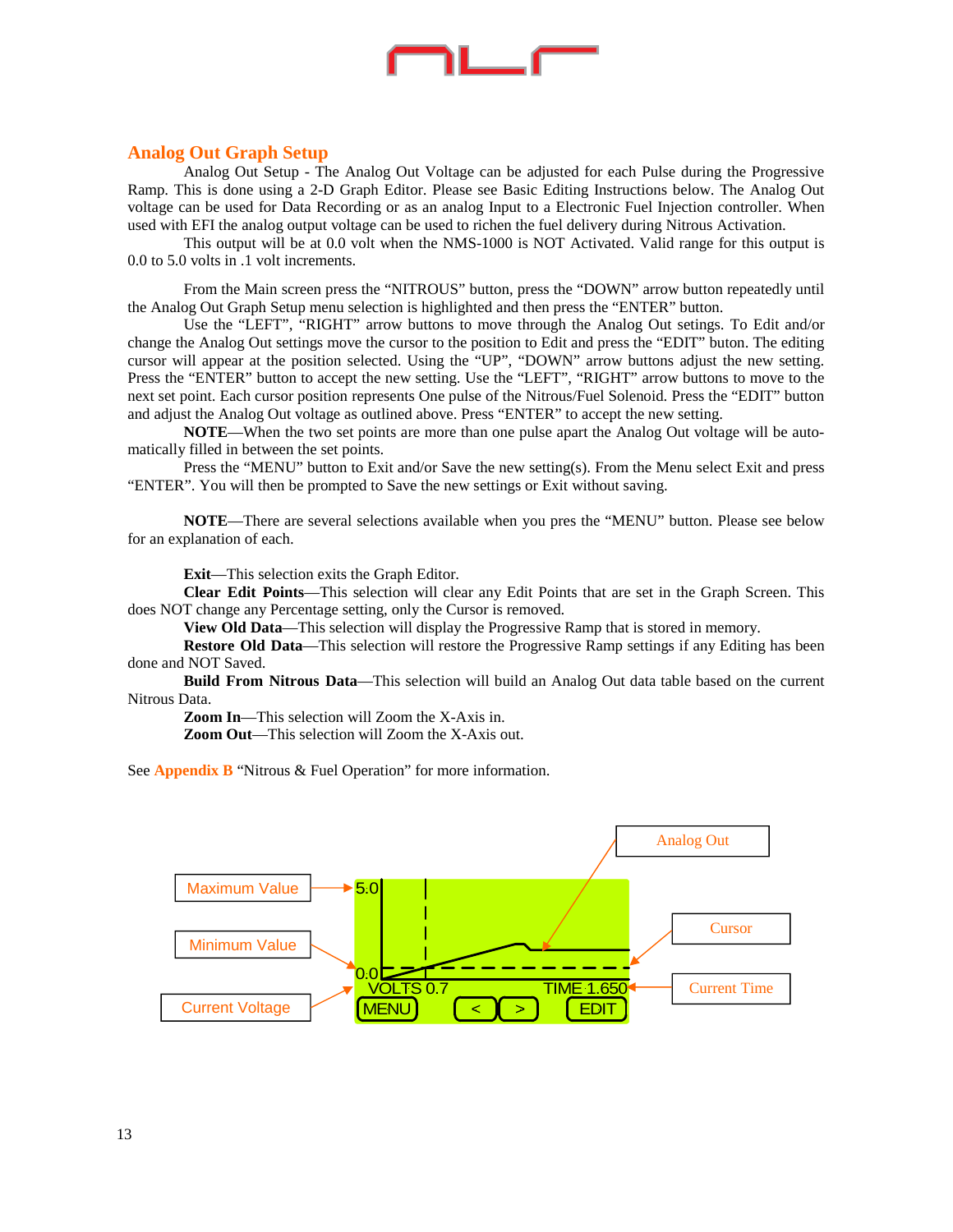

#### **Resume Start Percent**

 Resume Start Percent - This setting determines the percent the Nitrous resumes at if the user has to lift the throttle during Activation. This setting is only valid if the Hold And Wait option is ON. This setting is used with the Resume Percent Per Pulse setting to build a Resume Ramp. If the Resume Start Percent is greater than the current Nitrous percent the Resume Ramp is ignored.

Valid Range is 10% to 100% in 1% Increments. A setting of 100% disables this feature.

 From the Main screen press the "NITROUS" button, press the "DOWN" arrow button repeatedly until the Resume Start Percent menu selection is highlighted and then press the "ENTER" button. Using the "LEFT","RIGHT" arrow buttons adjust the setting. Press the "SAVE" button to accept the new setting or press the "ESC" button to exit with no change.

See **Appendix B** "Nitrous & Fuel Operation" for more information.



#### **Resume Percent Per Pulse**

 Resume Percent Per Pulse - This setting determines the rate at which the Nitrous Resumes if the user lifts the throttle during activation. This setting is used with the Resume Start Percent to build a Resume Ramp. This allows the user to adjust how quick the Nitrous comes Back On if the Activation signal is removed.

Valid Range is 10% to 50% in 1% Increments.

 From the Main screen press the "NITROUS" button, press the "DOWN" arrow button repeatedly until the Resume Percent Per Pulse menu selection is highlighted and then press the "ENTER" button. Using the "LEFT","RIGHT" arrow buttons adjust the setting. Press the "SAVE" button to accept the new setting or press the "ESC" button to exit with no change.

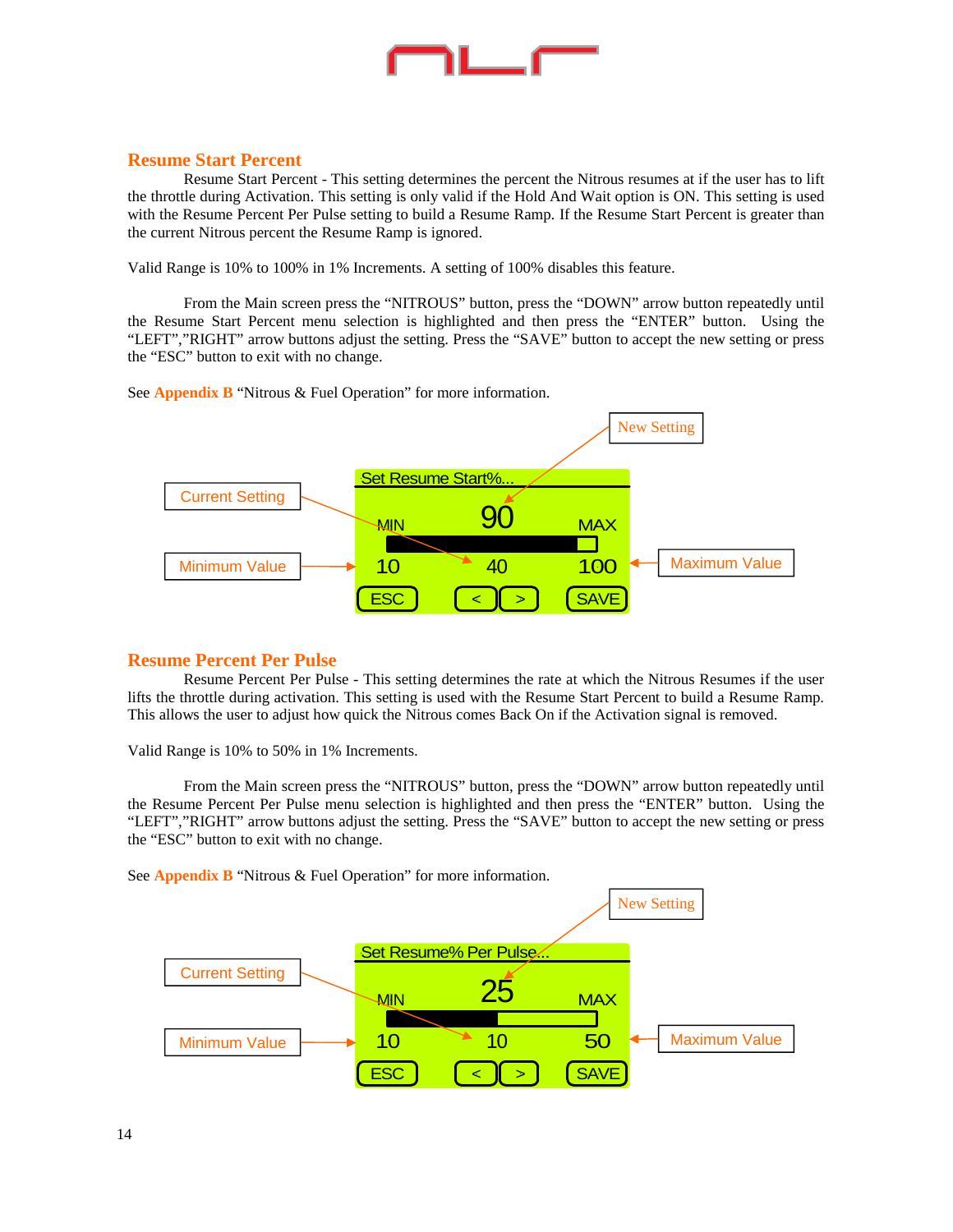#### **+12V Timer Delay**

 Timer Delay - This setting controls the amount of Delay before the +12V Timer Output turns on after activation.

 If a setting of 0.000 is entered the Timer Output will turn ON with the First Pulse of the Nitrous Solenoid. This output can NOT be disabled and the user must remove any wires connected to the Output terminal to disable any device connected

Valid Range is 0.000 to 9.990 in .01 second increments.

 From the Main screen press the "TIMER" button and then press the "ENTER" button. Using the "LEFT","RIGHT" arrow buttons adjust the setting. Press the "SAVE" button to accept the new setting or press the "ESC" button to exit with no change.



#### **Timer Hold & Wait Option**

 Timer Hold Option - This setting determines if the +12V Timer Output remains On when the Activation signal is removed and the Hold & Wait option is also on.

 From the Main screen press the "TIMER" button, press the "DOWN" until the Timer Hold menu selection is highlighted and then press the "ENTER" button. Press the "YES" or "NO" button to change the current selection. If the "NO" button is pressed no change will be made.

 NOTE—When asked to make a selection from a "Message Box" the default selection will be chosen after 20 seconds.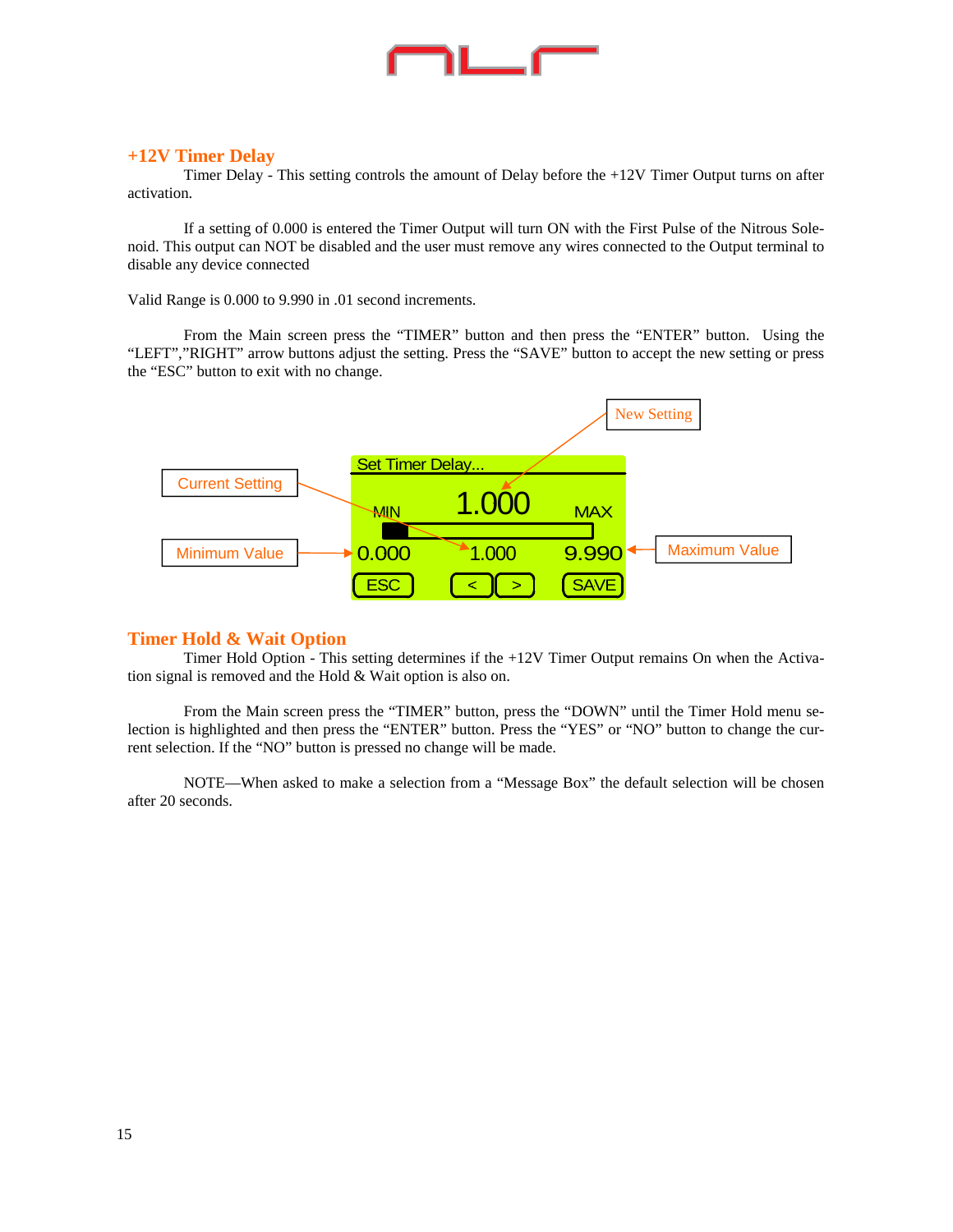

#### **View Analog In Data (Wideband Data)**

 Use this selection to view Logged Data from the Analog Input. The Analog signal from a Wideband Controller can be logged and viewed to determine the Air Fuel Ratio. Using the Reference Line1 and Reference Line2 voltages, reference lines can be placed on the Data Graph to represent user defined Air-Fuel ratios.

Reference Line1 has a short dash and Reference Line2 has a long dash.

 From the Main screen press the "DATA" button and then press the "ENTER" button. Use the "LEFT", "RIGHT" arrow buttons to move through the Analog In Data.

**NOTE**—There are several selections available when you pres the "MENU" button. Please see below for an explanation of each.

**Exit**—This selection exits the Graph Viewer. **Zoom In**—This selection will Zoom the X-Axis in. **Zoom Out**—This selection will Zoom the X-Axis out.



#### **Reference Line 1 & 2**

 The Reference Line settings allows the user to define the placement of a reference lines on the Analog Input Graph. By setting Reference Line1 to the voltage of 14.7 Air Fuel ratio and setting Reference Line2 to 12.0 Air Fuel ratio voltage the Analog Input voltage can be viewed using the reference lines to quickly determine Air Fuel ratio. An external Wideband O2 monitor must be used for this feature. The external Wideband must provide an Analog Output that is proportional to the recorded O2 level. Using the voltages provided with the Wideband the reference lines can be set to the Air Fuel ratio desired.

Reference Line1 has a short dash and Reference Line2 has a long dash.

 From the Main screen press the "DATA" button, press the "DOWN" arrow button repeatedly until the Reference Line1 or Reference Line2 menu selection is highlighted and then press the "ENTER" button. Using the "LEFT","RIGHT" arrow buttons adjust the setting. Press the "SAVE" button to accept the new setting or press the "ESC" button to exit with no change.

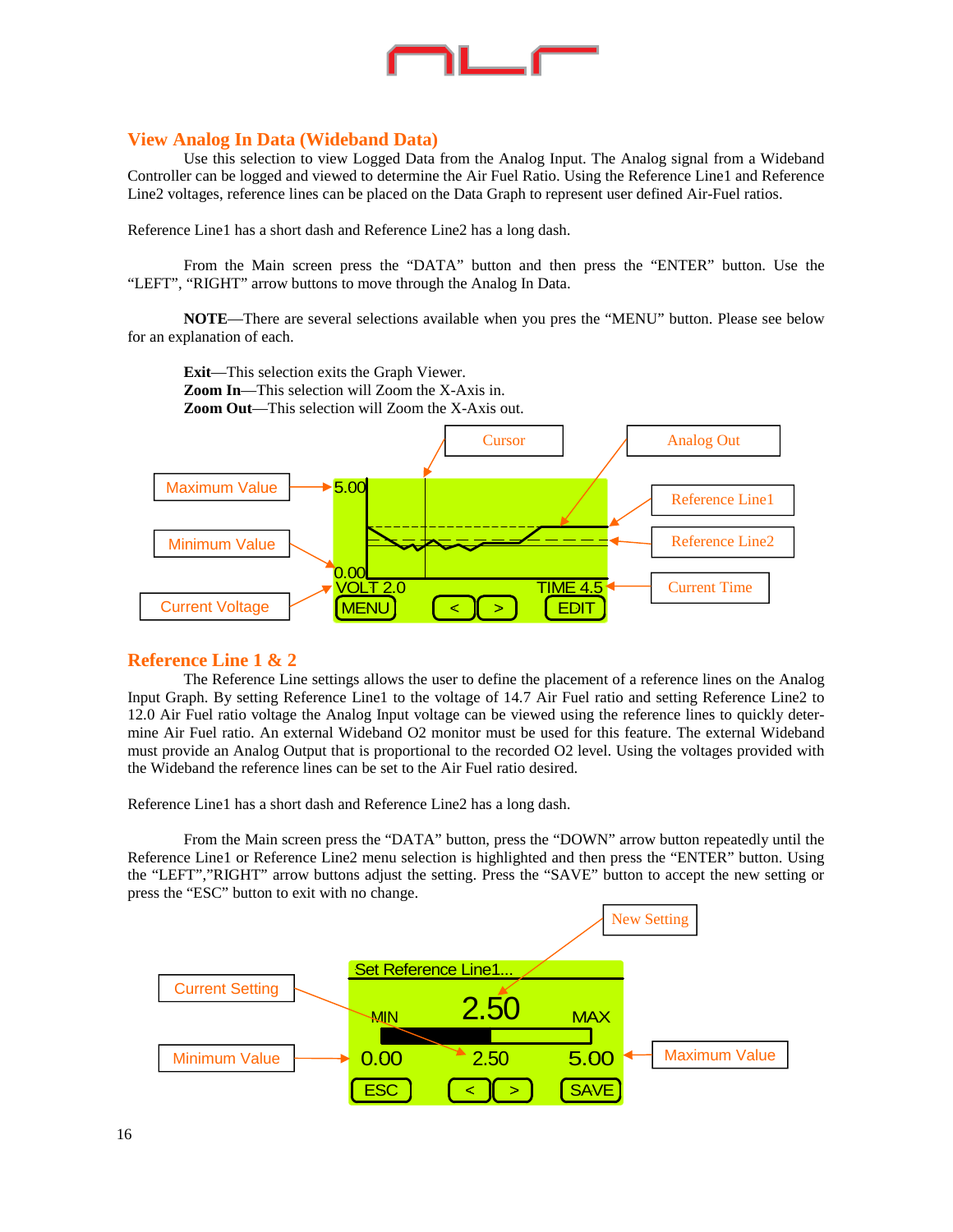

#### **View Nitrous/Fuel Data**

 Use these selections to view the Actual Nitrous/Fuel Percentage output. These data logs can be used to check that the Activation Input is remaining on and also as a Tuning Aid. If the throttle is being lifted the Nitrous/Fuel Data Graph will show this. Also the data view can be used to tailor the Nitrous Resume parameters. The user can enter setup values and then log the Progressive Ramp and simulate lifting the throttle while doing a Dry Test (Nitrous and Fuel OFF).

 From the Main screen press the "DATA" button, press the "DOWN" arrow button repeatedly until the View Nitrous Data or View Fuel Data menu selection is highlighted and then press the "ENTER" button. Use the "LEFT", "RIGHT" arrow buttons to move through the Data.

**NOTE**—There are several selections available when you pres the "MENU" button. Please see below for an explanation of each.

**Exit**—This selection exits the Graph Viewer. **Zoom In**—This selection will Zoom the X-Axis in. **Zoom Out**—This selection will Zoom the X-Axis out.

See **Appendix B** "Nitrous & Fuel Operation" for additional information.



#### **Erase Logged Data**

Use this selection to Erase all Logged Data. Once the Data is Erased it can NOT be retrieved!

 From the Main screen press the "DATA" button, press the "DOWN" arrow button repeatedly until the Erase Logged Data menu selection is highlighted and then press the "ENTER" button. Press the "YES" or "NO" button to Erase the saved data. If the "NO" button is pressed the data will not be erased.

 NOTE—When asked to make a selection from a "Message Box" the default selection will be chosen after 20 seconds.

**IMPORTANT**—The Data MUST be Erased to log new data and the Power to the NMS-1000 must remain ON for 20 seconds after Activation in order for the logged data to be Saved.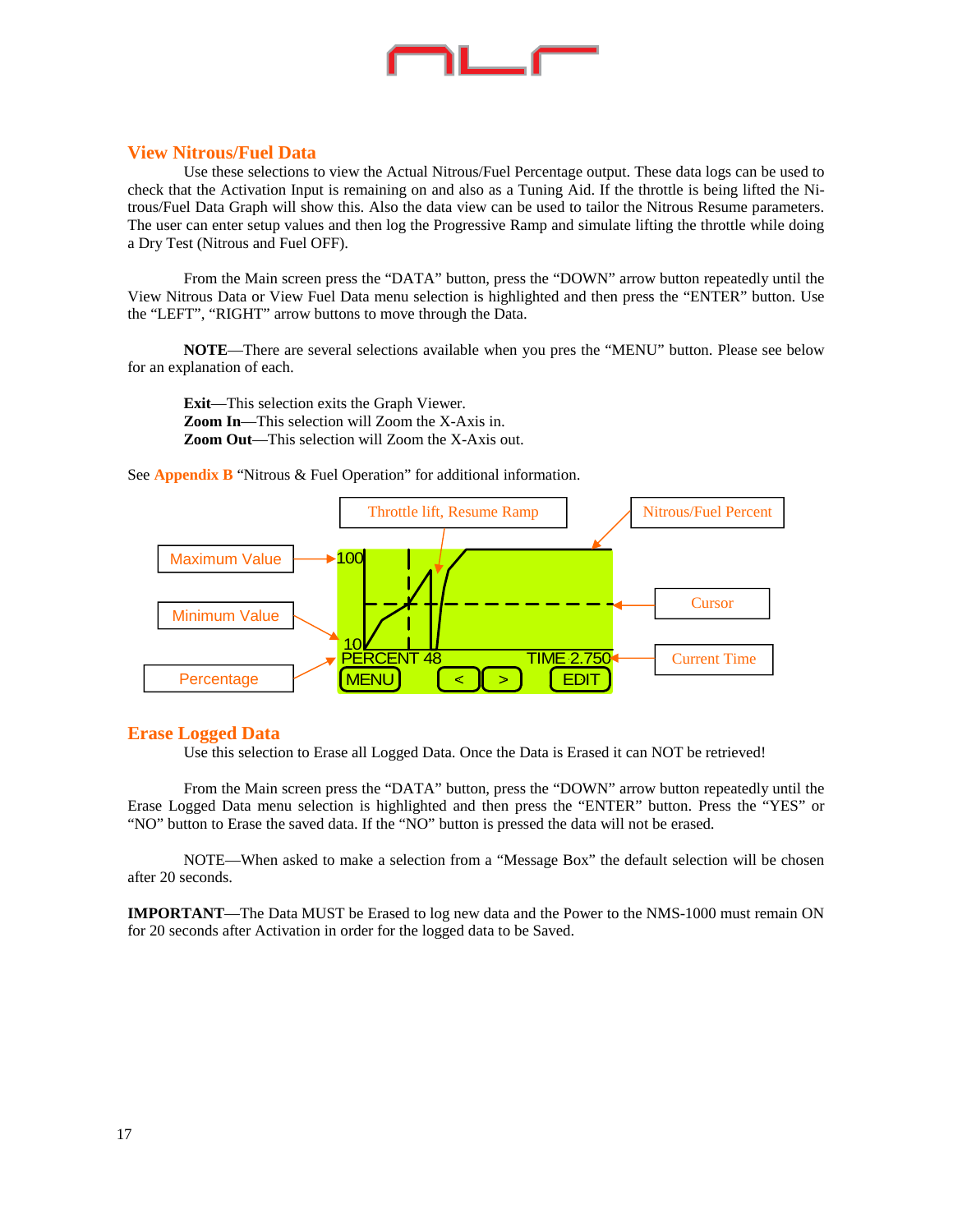

### **Wiring Diagram, Ground Activation**

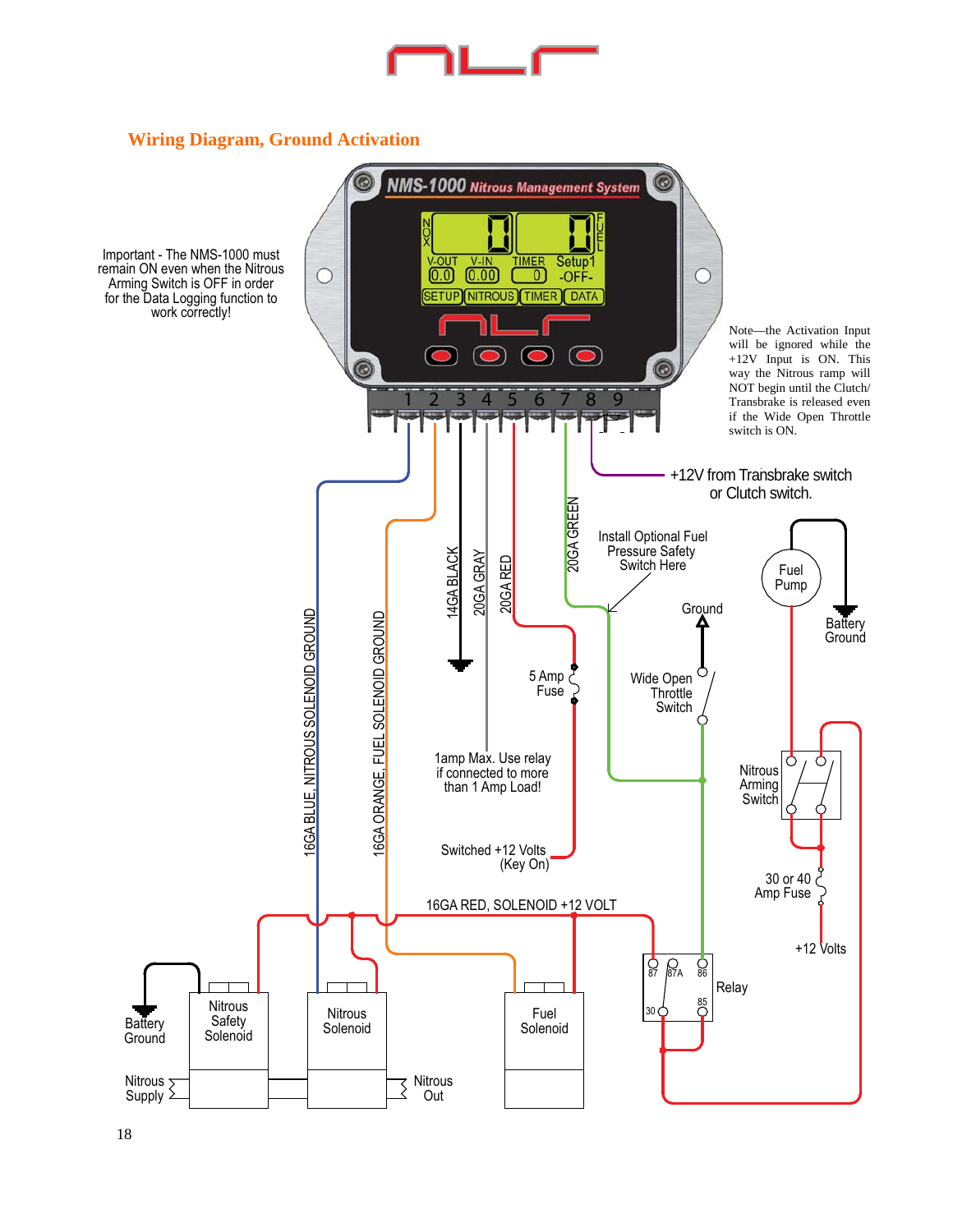

#### **Connecting to the Analog Output**

 The Analog output can supply a 0-5 volt output that is fully adjustable for each Pulse of the Nitrous Progressive Ramp. This voltage can be used as an Input to an Electronic Fuel Injection Unit to richen the fuel delivery when using a Dry Nitrous System. Please refer to "Analog Out Graph Setup" for more information.

 It is up to the user to determine compatibility of this feature with their EFI system and to determine the correct setup for proper operation. There are many variables involved with determining a proper Fuel Map and it is beyond the scope of this user manual to address this.

Analog Output Impedance is 1k Ohm.

#### **Connecting a Wideband Controller to the Analog Input**

 The Analog Input can be connected to any Wideband O2 Module that outputs a signal in the 0-5 volt range that corresponds to the Air Fuel Ratio. You will need to find the voltage output for 14.7 to 1 and set the "Reference Line 1" (see Data Menu settings) to this value. Then set "Reference Line 2" to the Air Fuel Ratio voltage you would like to target, for example 12.6 to 1

 Using the Analog In Data Viewer you can see the Air Fuel Ratio without the need for a Laptop and/or PC. This Air Fuel Ratio data can also be used to turn OFF the Nitrous if the system goes Lean. Please see the Nitrous Menu Section and Appendix C for more information.

Analog Input Impedance approx 100k Ohm.

Example—Wideband Commander settings: Reference Line  $1 = 2.94$  volts = 14.7 to 1 Reference Line  $2 = 1.25$  volts = 12.0 to 1



#### **Warranty**

 NLR, LLC warrants to the original purchaser that the NMS-1000 shall be free from defects in parts and workmanship under normal use for 90 days from the date of purchase.

 NLR, LLC obligation under this warranty is limited to the repair or replacement of any component found to be defective when returned postpaid to NLR, LLC. The Controller must be returned with evidence of place and date of purchase or warranty will be void. The warranty will not apply if the NMS-1000 has been installed incorrectly, repaired, damaged, or tampered with by misuse, negligence or accident.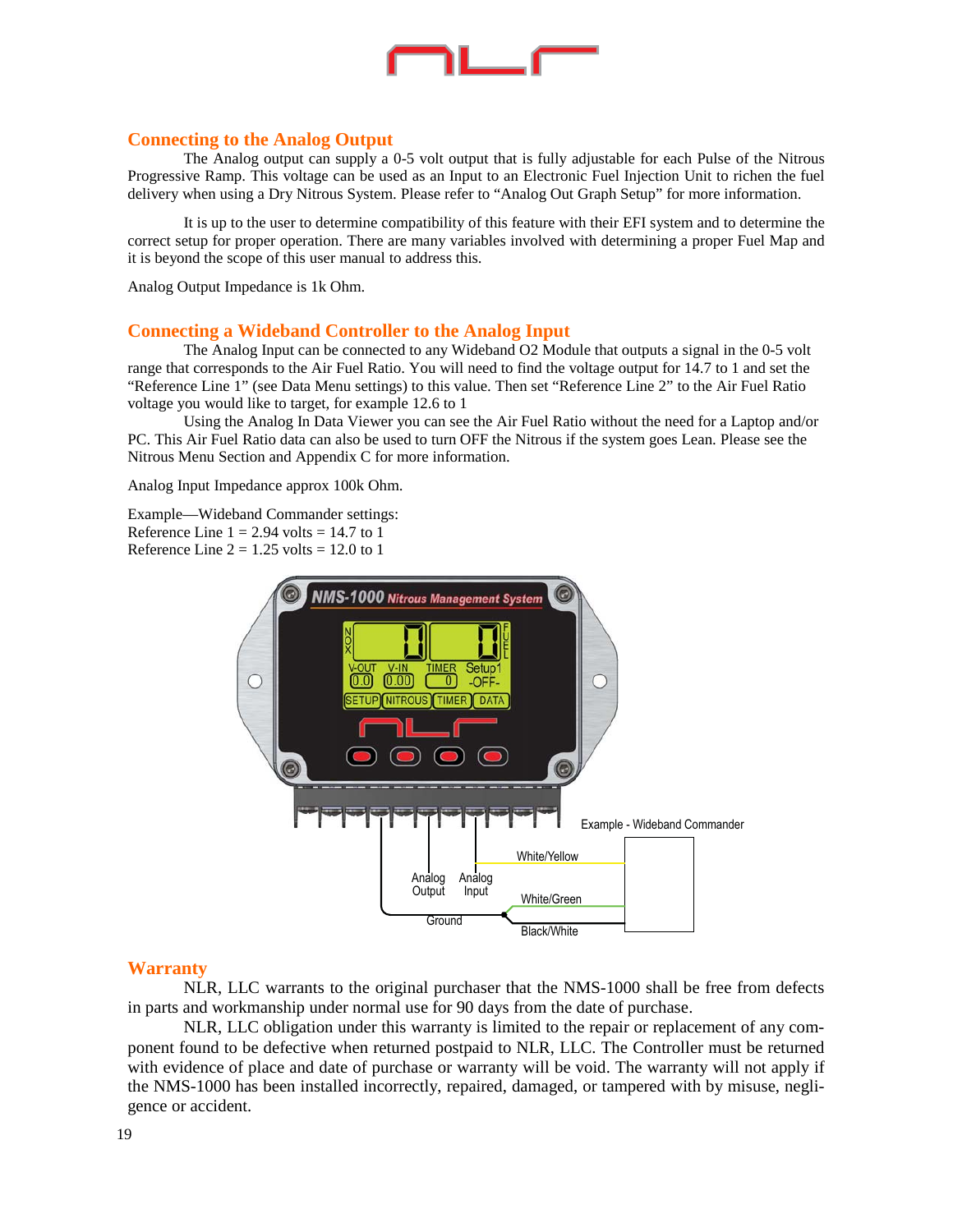

#### **Appendix A, Pulse Frequency Detailed Explanation**

 The Pulse Frequency is the number of times per second (Hertz) the Solenoids are turned ON/OFF. This Frequency can be adjusted to one of four values 12.5, 20, 25, and 40 pulses per second. Please Note that special solenoids are required to operate correctly at 40 Hertz.

 When the pulse frequency is changed the Nitrous and/or Fuel Progressive Ramps should be checked. The reason for this is the way the NMS-1000 stores the data. For example a setting of 12.5 Hertz requires much less data per second than a 40 Hertz setting.

When going from a lower frequency setting to the 40 Hertz frequency setting the Total Time in seconds for the Progressive Ramp is decreased. Please see the chart below for the total time for each frequency setting. This change in time does NOT effect the Main Timer Timeout period in any way. The last Percentage setting of the Progressive Ramp is used for the remainder on the Main Timer period. See Appendix B for more information.

 The best way to learn more about this feature is to change pulse frequency and then use the "Nitrous Graph Setup" to navigate the Progressive Ramp and view the time change per pulse in the Graph Setup screen.

Pulse Frequency Time Chart

| $12.5$ Hertz | $= 10$ seconds    |
|--------------|-------------------|
| 20 Hertz     | $= 10$ seconds    |
| 25 Hertz     | $= 10$ seconds    |
| 40 Hertz     | $= 6.250$ seconds |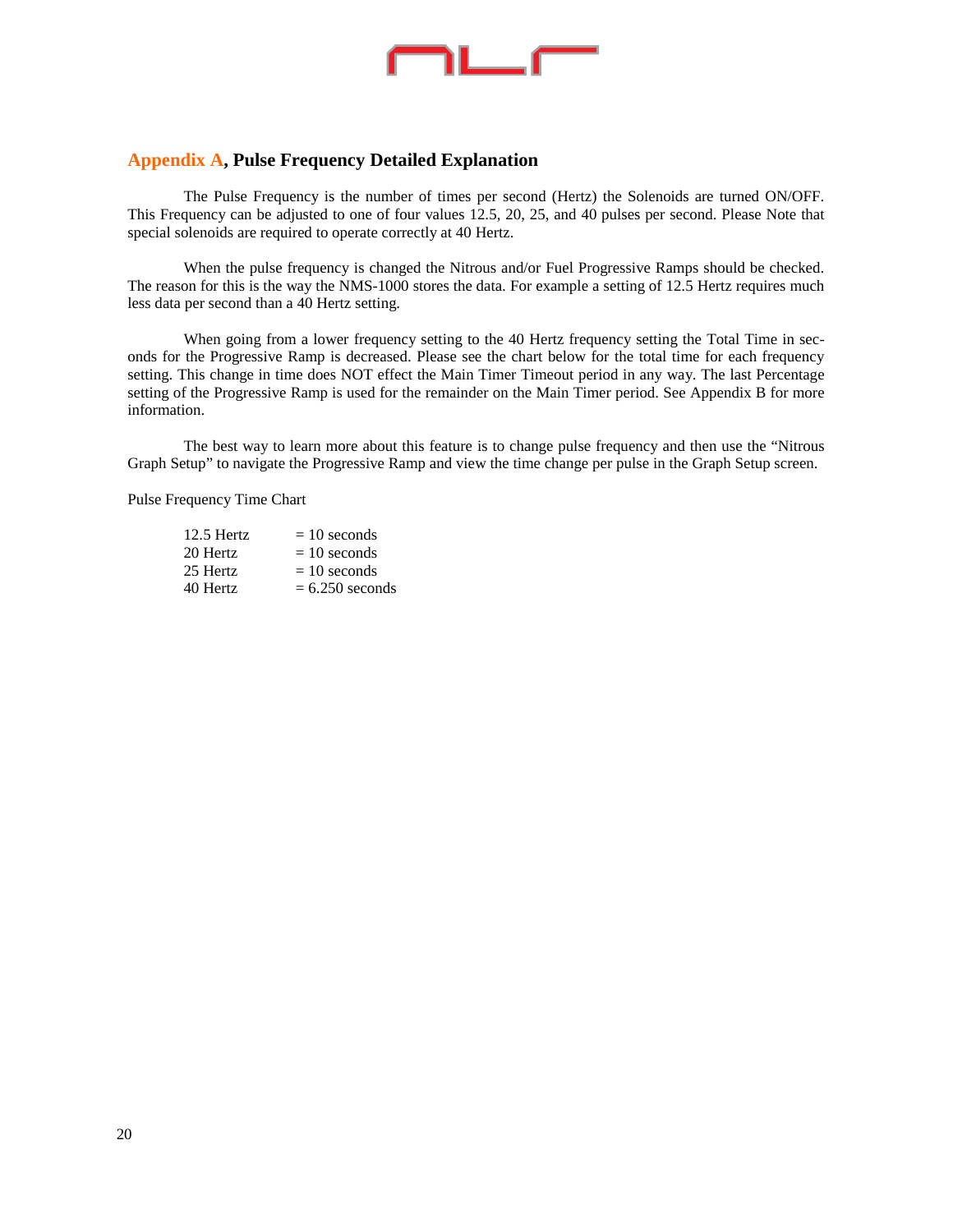

### **Appendix B, Nitrous and Fuel Operation**

 The NMS-1000 allows the user to adjust the Nitrous/Fuel delivery for each Pulse of the solenoids during the Progressive Ramp. This adjustability allows the user to tune for Rich/Lean conditions at different points in the Progressive Ramp. Multiple precision timers are included to Delay the start of Nitrous delivery, Advance the Fuel delivery, and to provide an additional +12 volt output to control external devices. A Resume Ramp has been included so Throttle Lift transitions can be controlled and/or Gear change transitions.

Activation—The system is activated when either a Ground or +12V signal is present on the Activation terminals. Once activated the Main Timer begins counting down and is displayed on the main screen. If the Hold & Wait option is ON the system timers will NOT reset if the Activation signal is removed (throttle lift). If the Hold & Wait option is OFF the system will reset and start over each time the Activation signal is removed and re-applied.

Nitrous Delay—If this function is set the Nitrous Timers will NOT begin until this Time Delay has expired.

Fuel Advance—After the Nitrous Delay has timed out this setting is checked. If a Fuel Advance time has been set the Fuel Solenoids will begin operation before the Nitrous solenoids. For example if a lean spike was occurring the system could be programmed to deliver a 80% Fuel pulse .050 second before the first Nitrous solenoid pulse. It is recommended to check nozzle flow and total volume flow to insure correct fuel delivery.

Nitrous/Fuel Progressive Ramp—Once activated and the Delay and Fuel Advance timers have expired the system will pulse the solenoids as programmed. The Nitrous and Fuel use independent data to allow greater control. When the End of the Progressive Ramp is reached the system will use the Last Percentage in the Progressive Ramp until the Main Timer expires. When the Main Timer is done the only way to Reset the system is to remove the Activation Signal.

IMPORTANT—When the Hold & Wait option is ON the Data Logging function will NOT save the current data until the Main Timer has expired. This allows up to 20 seconds of data to be captured.

Resume Ramp—This setting controls the Percentage that the system returns to after a throttle lift on the next Solenoid Pulse. Example-the system is at 80% and the throttle is lifted and re-applied, if the Resume Start Percent was set at 50% the first pulse would be 40%. The Resume Ramp will increase at the rate of the Resume Percent Per Pulse setting until the system returns to the Percentage it was at before the throttle lift. If the Fuel and Analog Out settings are at a higher and/or lower setting they are scaled so they resume at the same rate as the Nitrous Solenoids.

+12 Volt Timer Output—If a setting of 0.000 is entered the Timer Output will turn ON with the First Pulse of the Nitrous Solenoid. This output can NOT be disabled and the user must remove any wires connected to the Output terminal to disable any device connected.